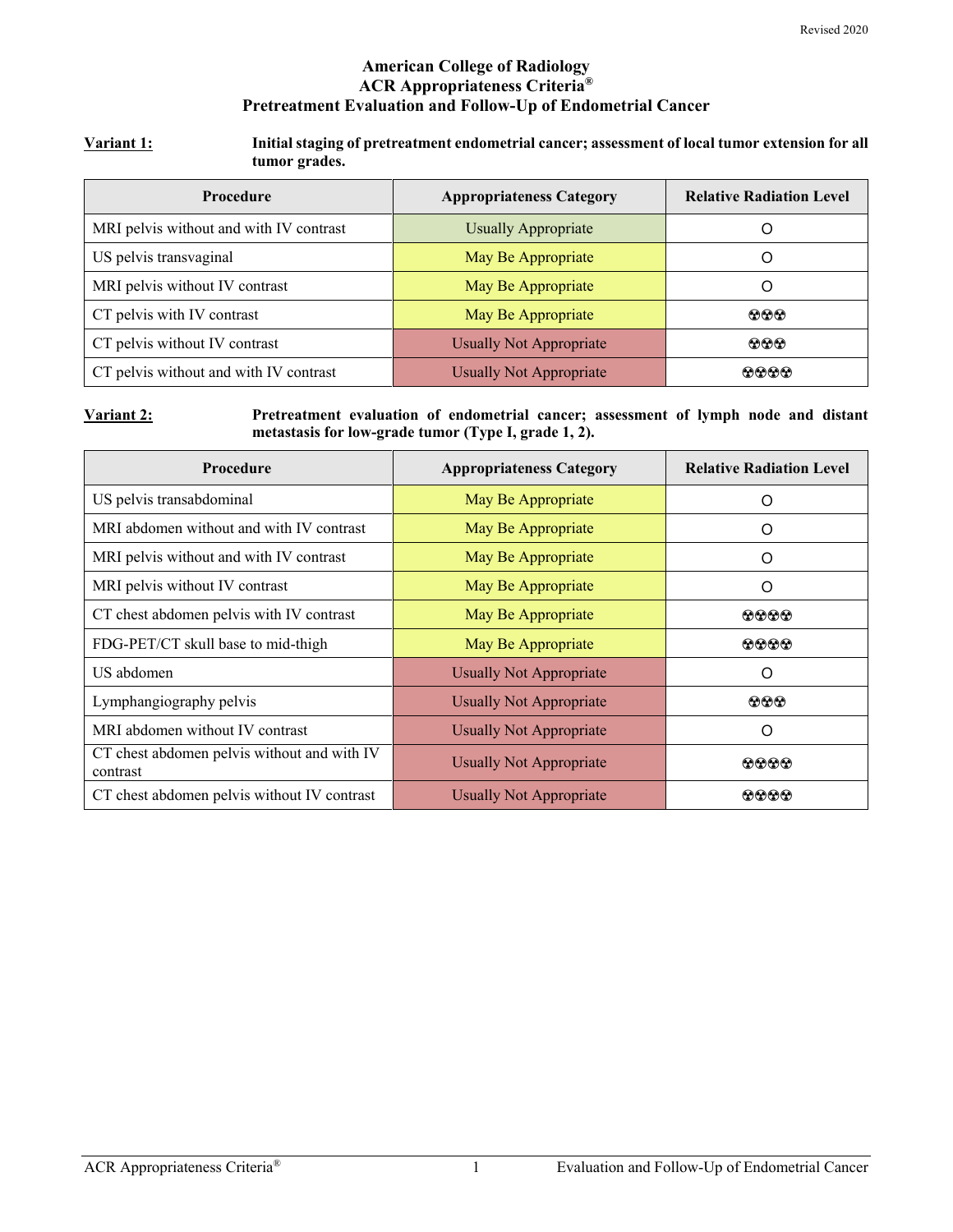**Variant 3: Initial staging of pretreatment endometrial cancer; assessment of lymph node and distant metastasis for high-grade tumor (Type I, grade 3 and Type II).**

| <b>Procedure</b>                                        | <b>Appropriateness Category</b> | <b>Relative Radiation Level</b> |
|---------------------------------------------------------|---------------------------------|---------------------------------|
| MRI pelvis without and with IV contrast                 | <b>Usually Appropriate</b>      | O                               |
| CT chest abdomen pelvis with IV contrast                | <b>Usually Appropriate</b>      | 0000                            |
| FDG-PET/CT skull base to mid-thigh                      | <b>Usually Appropriate</b>      | 0000                            |
| US abdomen                                              | May Be Appropriate              | ∩                               |
| US pelvis transabdominal                                | May Be Appropriate              | O                               |
| MRI abdomen without and with IV contrast                | May Be Appropriate              | O                               |
| MRI abdomen without IV contrast                         | May Be Appropriate              | $\Omega$                        |
| MRI pelvis without IV contrast                          | May Be Appropriate              | $\Omega$                        |
| CT chest abdomen pelvis without IV contrast             | May Be Appropriate              | 0000                            |
| Lymphangiography pelvis                                 | <b>Usually Not Appropriate</b>  | $\odot \odot \odot$             |
| CT chest abdomen pelvis without and with IV<br>contrast | <b>Usually Not Appropriate</b>  | രരൈര                            |

#### **Variant 4: Surveillance of asymptomatic patients with treated low- or intermediate-risk endometrial cancer.**

| <b>Procedure</b>                                        | <b>Appropriateness Category</b> | <b>Relative Radiation Level</b> |
|---------------------------------------------------------|---------------------------------|---------------------------------|
| US abdomen                                              | <b>Usually Not Appropriate</b>  | Ω                               |
| US pelvis transabdominal                                | Usually Not Appropriate         | O                               |
| US pelvis transvaginal                                  | <b>Usually Not Appropriate</b>  | O                               |
| Radiography chest                                       | <b>Usually Not Appropriate</b>  | $\odot$                         |
| MRI abdomen without and with IV contrast                | <b>Usually Not Appropriate</b>  | O                               |
| MRI abdomen without IV contrast                         | <b>Usually Not Appropriate</b>  | O                               |
| MRI pelvis without and with IV contrast                 | <b>Usually Not Appropriate</b>  | O                               |
| MRI pelvis without IV contrast                          | <b>Usually Not Appropriate</b>  | $\Omega$                        |
| CT chest abdomen pelvis with IV contrast                | <b>Usually Not Appropriate</b>  | $\bullet\bullet\bullet\bullet$  |
| CT chest abdomen pelvis without and with IV<br>contrast | <b>Usually Not Appropriate</b>  | 0000                            |
| CT chest abdomen pelvis without IV contrast             | Usually Not Appropriate         | 0000                            |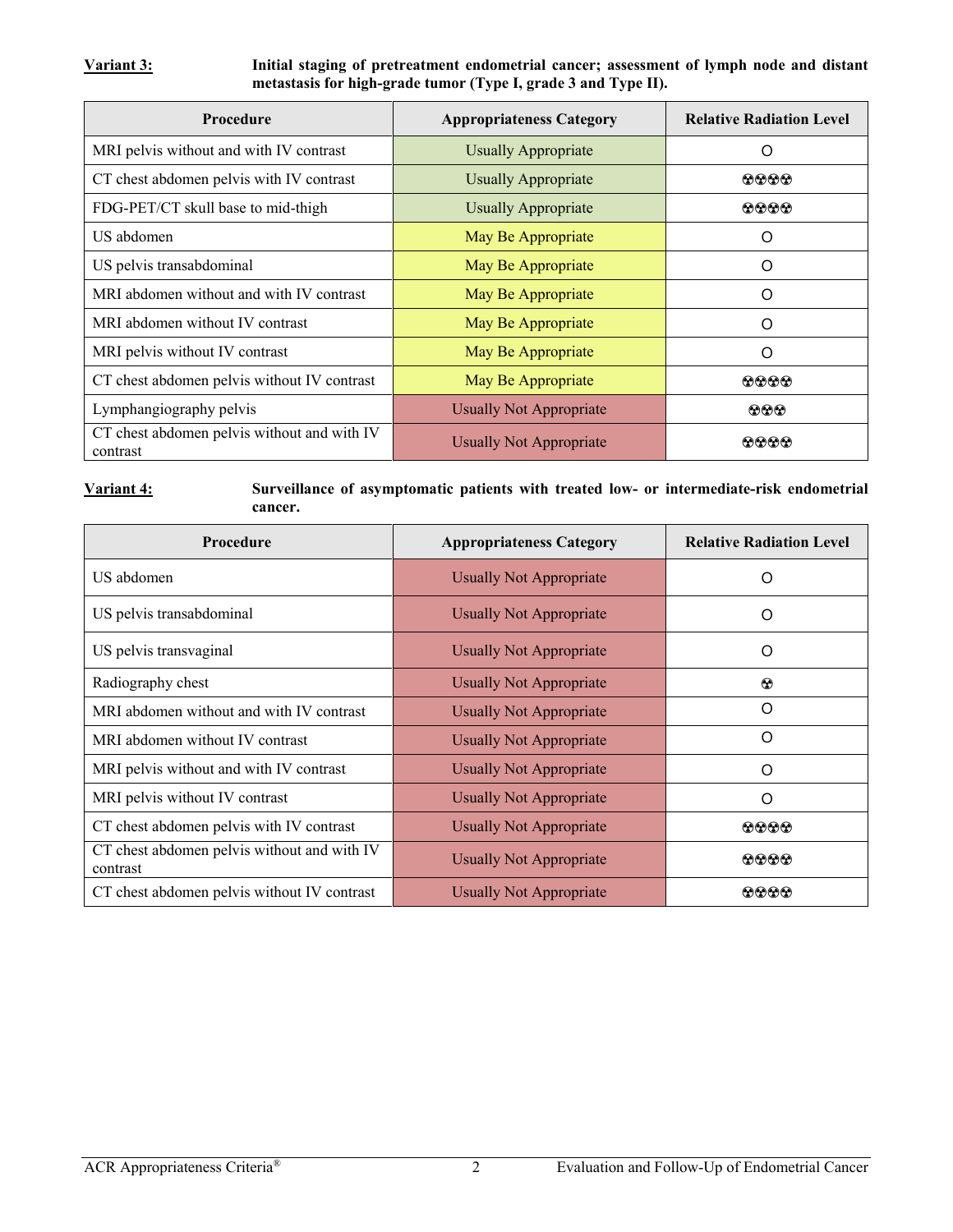**Variant 5: Surveillance of asymptomatic patients with treated high-risk endometrial cancer.**

| Procedure                                               | <b>Appropriateness Category</b> | <b>Relative Radiation Level</b> |  |
|---------------------------------------------------------|---------------------------------|---------------------------------|--|
| Radiography chest                                       | May Be Appropriate              | $\odot$                         |  |
| CT chest abdomen pelvis with IV contrast                | May Be Appropriate              | 0000                            |  |
| CT chest abdomen pelvis without IV contrast             | May Be Appropriate              | 0000                            |  |
| US abdomen                                              | <b>Usually Not Appropriate</b>  | O                               |  |
| US pelvis transabdominal                                | <b>Usually Not Appropriate</b>  | O                               |  |
| US pelvis transvaginal                                  | <b>Usually Not Appropriate</b>  | O                               |  |
| MRI abdomen without and with IV contrast                | <b>Usually Not Appropriate</b>  | O                               |  |
| MRI abdomen without IV contrast                         | <b>Usually Not Appropriate</b>  | Ω                               |  |
| MRI pelvis without and with IV contrast                 | <b>Usually Not Appropriate</b>  | O                               |  |
| MRI pelvis without IV contrast                          | <b>Usually Not Appropriate</b>  | O                               |  |
| CT chest abdomen pelvis without and with IV<br>contrast | <b>Usually Not Appropriate</b>  | കൈര                             |  |

**Variant 6: Posttherapy evaluation of clinically suspected recurrence of known endometrial cancer.**

| <b>Procedure</b>                                        | <b>Appropriateness Category</b> | <b>Relative Radiation Level</b> |
|---------------------------------------------------------|---------------------------------|---------------------------------|
| MRI abdomen without and with IV contrast                | <b>Usually Appropriate</b>      | O                               |
| MRI pelvis without and with IV contrast                 | <b>Usually Appropriate</b>      | O                               |
| CT chest abdomen pelvis with IV contrast                | <b>Usually Appropriate</b>      | 0000                            |
| FDG-PET/CT skull base to mid-thigh                      | <b>Usually Appropriate</b>      | $\bf \odot\bf \odot\bf \odot$   |
| US abdomen                                              | May Be Appropriate              | O                               |
| Radiography chest                                       | May Be Appropriate              | $\odot$                         |
| MRI abdomen without IV contrast                         | May Be Appropriate              | O                               |
| MRI pelvis without IV contrast                          | May Be Appropriate              | Ω                               |
| CT chest abdomen pelvis without IV contrast             | May Be Appropriate              | $\Omega$ $\Omega$ $\Omega$      |
| US pelvis transabdominal                                | <b>Usually Not Appropriate</b>  | Ω                               |
| US pelvis transvaginal                                  | <b>Usually Not Appropriate</b>  | $\Omega$                        |
| CT chest abdomen pelvis without and with IV<br>contrast | Usually Not Appropriate         | 00000                           |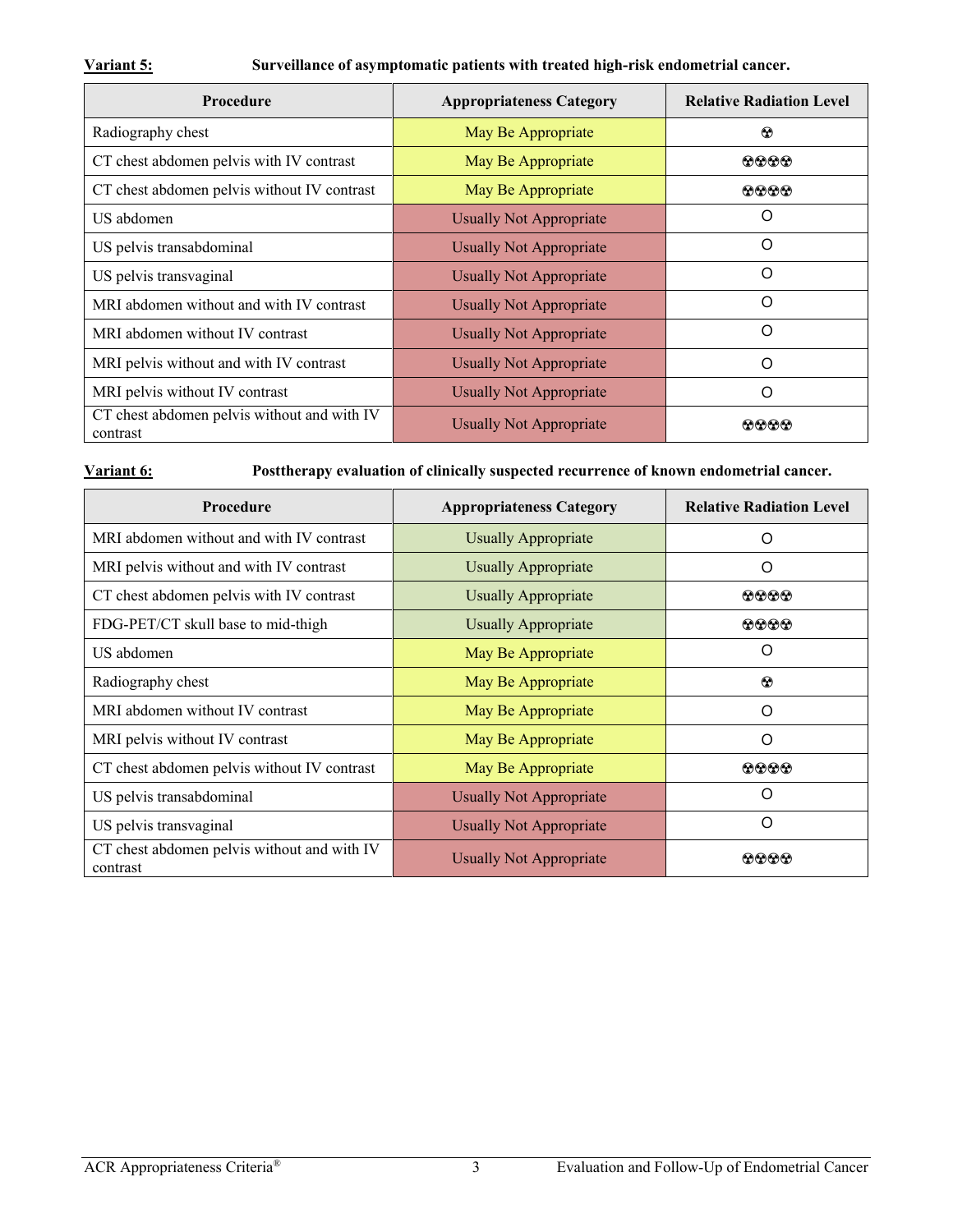#### **PRETREATMENT EVALUATION AND FOLLOW-UP OF ENDOMETRIAL CANCER**

Expert P[a](#page-3-0)nel on GYN and OB Imaging: Caroline Reinhold, MD<sup>a</sup>; Yoshiko Ueno, MD, PhD<sup>b</sup>; Esma A. Akin, MD<sup>c</sup>; Priyadarshani R. Bhosale, MD<sup>d</sup>; Kika M. Dudiak, MD<sup>e</sup>; Anuja Jhingran, MD<sup>f</sup>; Stella K. Kang, MD, MS<sup>g</sup>; Aoife Kilcoyne, MD<sup>h</sup>; Yulia Lakhman, MD<sup>i</sup>; Refky Nicola, DO, MSc<sup>j</sup>; Pari V. Pandharipande, MD, MPH<sup>k</sup>; Rajmohan Paspulati, MD<sup>1</sup>; Atul B. Shinagare, MD<sup>m</sup>; William Small Jr,  $MD<sup>n</sup>$ ; Hebert Alberto Vargas, MD°; Bradford P. Whitcomb, MD<sup>p</sup>; Phyllis Glanc, MD.<sup>q</sup>

### **Summary of Literature Review**

#### **Introduction/Background**

Accurate pretreatment evaluation of endometrial carcinoma (EC) may optimize therapy, particularly with regard to choosing the type of surgery. Preoperative imaging of EC can define the extent of disease and indicate the need for subspecialist referral in the presence of deep myometrial invasion, cervical extension, suspected lymphadenopathy or if high-grade endometrioid carcinoma or high-risk histology (such as papillary serous or clear cell carcinoma) is found at the time of biopsy. Cross-sectional imaging techniques play a vital role in the pretreatment assessment of uterine cancers and should be viewed as complementary modalities for surgical evaluation of these patients. The depth of myometrial invasion, cervical stromal invasion, local regional invasion of pelvic structures, and distant metastasis can be readily detected at cross-sectional imaging. Although ultrasound (US) remains the imaging modality of choice to screen women who have suspected EC, state-of-the-art dynamic contrast-enhanced and diffusion-weighted imaging (DWI) MR techniques are better suited to preoperatively stage, identify recurrence, and assess local treatment response in women with EC.

#### **Initial Staging**

EC is the most common gynecologic malignancy in the United States, with approximately 61,880 newly diagnosed cases and 12,160 deaths expected in 2019 [1]. Histopathologically, ECs are classified as type I (>80%) and type II (<20%) [2]. Type I tumors are typically endometrioid in histology and estrogen-dependent. They are often lowgrade (grade 1 and 2) preceded by a premalignant endometrial hyperplasia and are associated with a better prognosis. Type II tumors tend to be nonestrogen dependent, nonendometrioid, high-grade endometrioid tumors (grade 3), and characteristically arise from an atrophic endometrium. They demonstrate a worse prognosis and are responsible for almost half of the EC-related deaths [3].

Secondary to estimated errors in clinical staging resulting in the under staging of 13% to 22% of patients with EC, the International Federation of Gynecology and Obstetrics (FIGO) staging system has recommended routine surgical staging since 1988 [4]. EC is currently staged surgically based on the revised FIGO staging system, which was approved in September 2008 [5,6]. Stage I is defined as a tumor confined to the corpus uteri with or without myometrial invasion. Myometrial invasion <50% is assigned as stage IA and ≥50% as IB. Stage II consists of tumors invading the cervical stroma (not extending beyond the uterus). Stage III includes local and regional spread of disease and is subclassified into three categories. Tumors invading the serosa or adnexa are assigned stage IIIA, whereas tumors invading the vagina or parametrium are designated as stage IIIB. Presence of positive lymph nodes is assigned as stage IIIC, which is further subdivided into stage IIIC1 (positive pelvic nodes) and stage IIIC2 (positive para-aortic lymph nodes) disease. A tumor invading the bladder or bowel mucosa is categorized as stage IVA, whereas distant metastasis (eg, to lung or liver) as stage IVB [6].

Patients with EC typically present with stage I disease (80% of cases), and the recommended treatment is complete resection of disease by hysterectomy and bilateral salpingo-oophorectomy. Multiple studies have demonstrated that recurrence risk after treatment is related to the depth of myometrial invasion, tumor grade, histological subtype, and

<span id="page-3-0"></span>a Panel Chair, McGill University, Montreal, Quebec, Canada. <sup>b</sup>Research Author, Kobe University Graduate School of Medicine, Kobe, Japan, McGill University, Montreal, Quebec, Canada. 'George Washington University Hospital, Washington, District of Columbia. <sup>4</sup>The University of Texas MD Anderson Cancer Center, Houston, Texas. "Mayo Clinic, Rochester, Minnesota. <sup>*F*The University of Texas MD Anderson Cancer Center, Houston, Texas. <sup>g</sup>New York</sup> University Medical Center, New York, New York. <sup>h</sup>Massachusetts General Hospital, Boston, Massachusetts. <sup>i</sup>Memorial Sloan Kettering Cancer Center, New York, New York. <sup>j</sup>Roswell Park Cancer Institute, Jacobs School of Medicine and Biomedical Science, Buffalo, New York. <sup>k</sup>Massachusetts General Hospital, Boston, Massachusetts. l University Hospitals Medical Group Radiology, Cleveland, Ohio, Case Western Reserve University School of Medicine, Cleveland, Ohio. "Brigham & Women's Hospital Dana-Farber Cancer Institute, Boston, Massachusetts. "Stritch School of Medicine Loyola University Chicago, Maywood, Illinois. <sup>o</sup>Memorial Sloan Kettering Cancer Center, New York, New York. <sup>p</sup>University of Connecticut, Farmington, Connecticut; Society of Gynecologic Oncology. <sup>a</sup>Specialty Chair, University of Toronto and Sunnybrook Health Sciences Centre, Toronto, Ontario, Canada.

The American College of Radiology seeks and encourages collaboration with other organizations on the development of the ACR Appropriateness Criteria through society representation on expert panels. Participation by representatives from collaborating societies on the expert panel does not necessarily imply individual or society endorsement of the final document.

Reprint requests to[: publications@acr.org](mailto:publications@acr.org)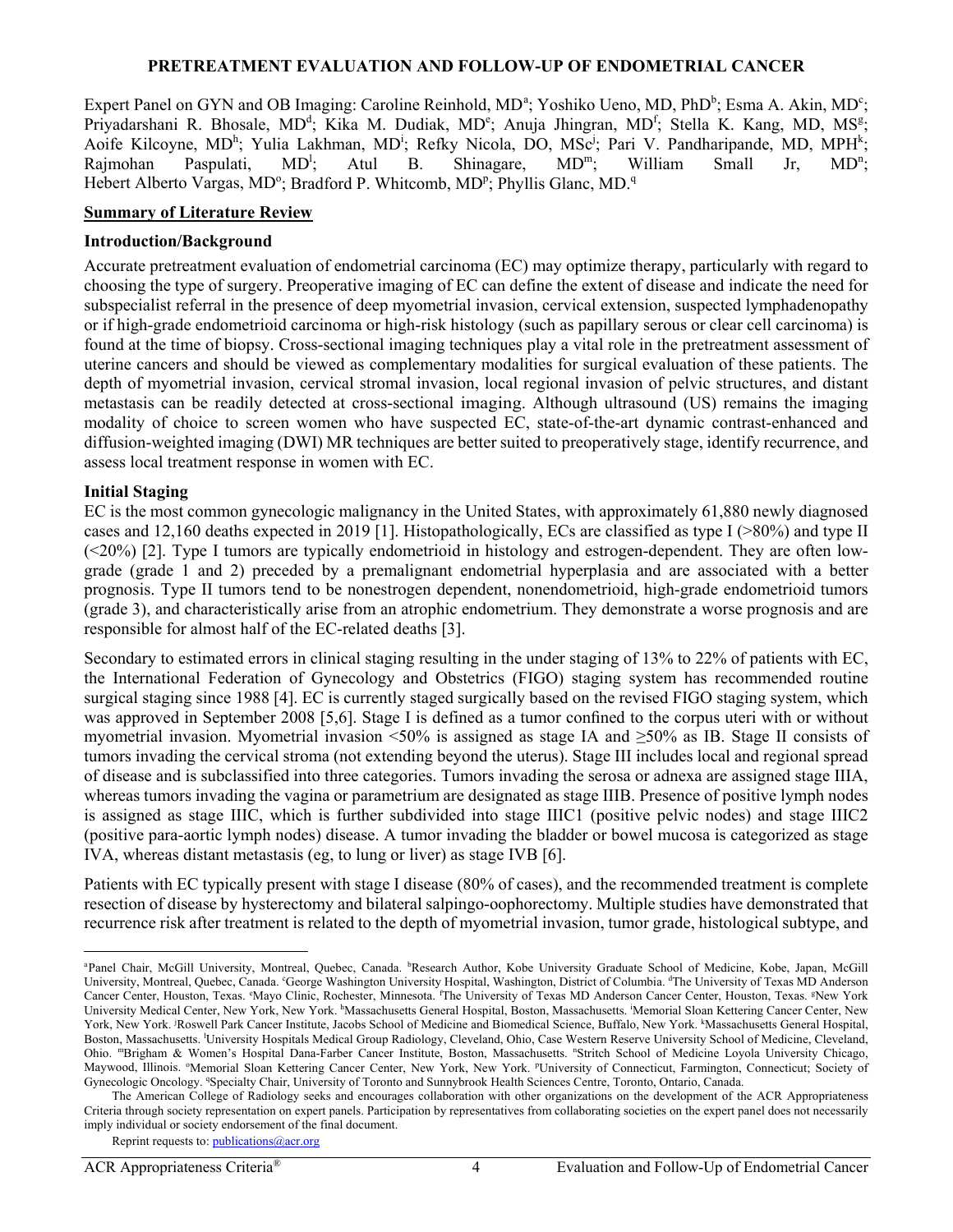lymphovascular space invasion in clinically proven stage I [7]. Risk stratification systems that aggregate these prognostic factors to define recurrence risk groups have been developed and are now used worldwide to guide decision-making and design clinical trials [2,8-10]. Results of a 2014 study of a simultaneous comparison of several proposed risk stratification systems suggested that the European Society for Medical Oncology modified system was the most accurate in the prediction of lymph node status and survival [10]. In that system, categorization of risk grouping was based on FIGO stage, tumor grade, histological subtype, and lymphovascular space invasion. Patients with disease of FIGO stage IB grade 3 endometrioid type with positive lymphovascular space invasion or nonendometrioid histology of all stages can be classified as high risk. Conversely, patients with FIGO stage IA with grade 1 to 2 EC and no lymphovascular space invasion can be classified as low risk. All other tumors can be classified as intermediate or high-intermediate risk. This risk stratification system also guides the need and extent of lymph node sampling for initial staging [9].

Nevertheless, many patients will undergo a comprehensive lymphadenectomy despite having disease confined to the uterus, resulting in prolonged operating time, additional cost, and potential side effects, such as lower extremity lymphedema. Sentinel lymph node mapping, which has been used in other cancer types, is an acceptable surgical strategy between a complete lymphadenectomy and no nodal evaluation in patients with EC [11-15]. In a multicenter prospective study of 385 patients with clinical stage I EC, sentinel lymph nodes identified with indocyanine green achieved a sensitivity to detect node-positive disease of 97.2% (95% confidence interval [CI], 85.0–100) and a negative predictive value of 99.6% (97.9–100) [15]. Consensus recommendations published by Holloway et al [13] stated that sentinel lymph node mapping by cervical tracer injection accurately predicts the presence of lymph node metastasis and has a <5% false-negative rate when the National Comprehensive Cancer Network (NCCN) surgical algorithm is closely followed.

In summary, potential advantages of preoperative imaging may include:

- Evaluation of the depth of myometrial invasion to predict the likelihood of advanced disease and guide subspecialist referral. Diagnosis of extensive cervical invasion, which requires preoperative radiation therapy or a different treatment plan (eg, radical hysterectomy instead of total abdominal hysterectomy).
- Identification of suspicious lymph nodes to guide lymph node sampling at the time of surgery.
- Detection of locoregional advanced disease and distant metastases to plan the surgical approach.
- Preoperative evaluation in elderly patients in whom radiation therapy, rather than surgery, might be advocated as the primary treatment or as neoadjuvant therapy to surgery.
- Preoperative evaluation in young women who wish to preserve fertility, in which case hormonal therapy would be considered as a primary treatment rather than surgery in patients without myometrial invasion.

# **Surveillance and Posttherapy Evaluation**

EC tends to recur in the pelvis, especially in the vaginal vault (42% of recurrences) and pelvic lymph nodes, followed by para-aortic lymph nodes [16]. Extrapelvic recurrence commonly involves the peritoneum and lungs. Atypical metastatic sites include extra-abdominal lymph nodes, liver, adrenals, brain, bones, and soft-tissue [17]. Therefore, posttherapy surveillance imaging may include evaluation of the abdomen and pelvis. Imaging of the chest may be indicated in selected high-risk, advanced stage patients to detect lung metastasis.

Close follow-up after the completion of treatment for EC is suggested, particularly in the first 3 years after diagnosis, when the risk of recurrence is highest [18]. This usually includes a history and physical examination every 3 to 6 months for several years. Vaginal bleeding is a common symptom of local recurrence. In patients with a distant recurrence, symptoms such as coughing, pain, lethargy, weight loss, or headaches are present in up to 70% of cases [19,20]. In one study, a combination of findings at physical examination with or without patient symptomatology, resulted in a >80% recurrence detection rate [21]. Radiologic evaluation such as a CT scan or fluorine-18-2-fluoro-2-deoxy-D-glucose (FDG)-PET/CT scan of the chest, abdomen, and pelvis should only be used to investigate suspicion of recurrent disease and not for routine surveillance after treatment [22]. Whenever feasible, pathologic diagnosis with biopsy should be done to confirm disease recurrence [23].

# **Special Imaging Considerations**

MR perfusion and blood oxygen level dependent MRI do not have established roles in the evaluation of EC [24].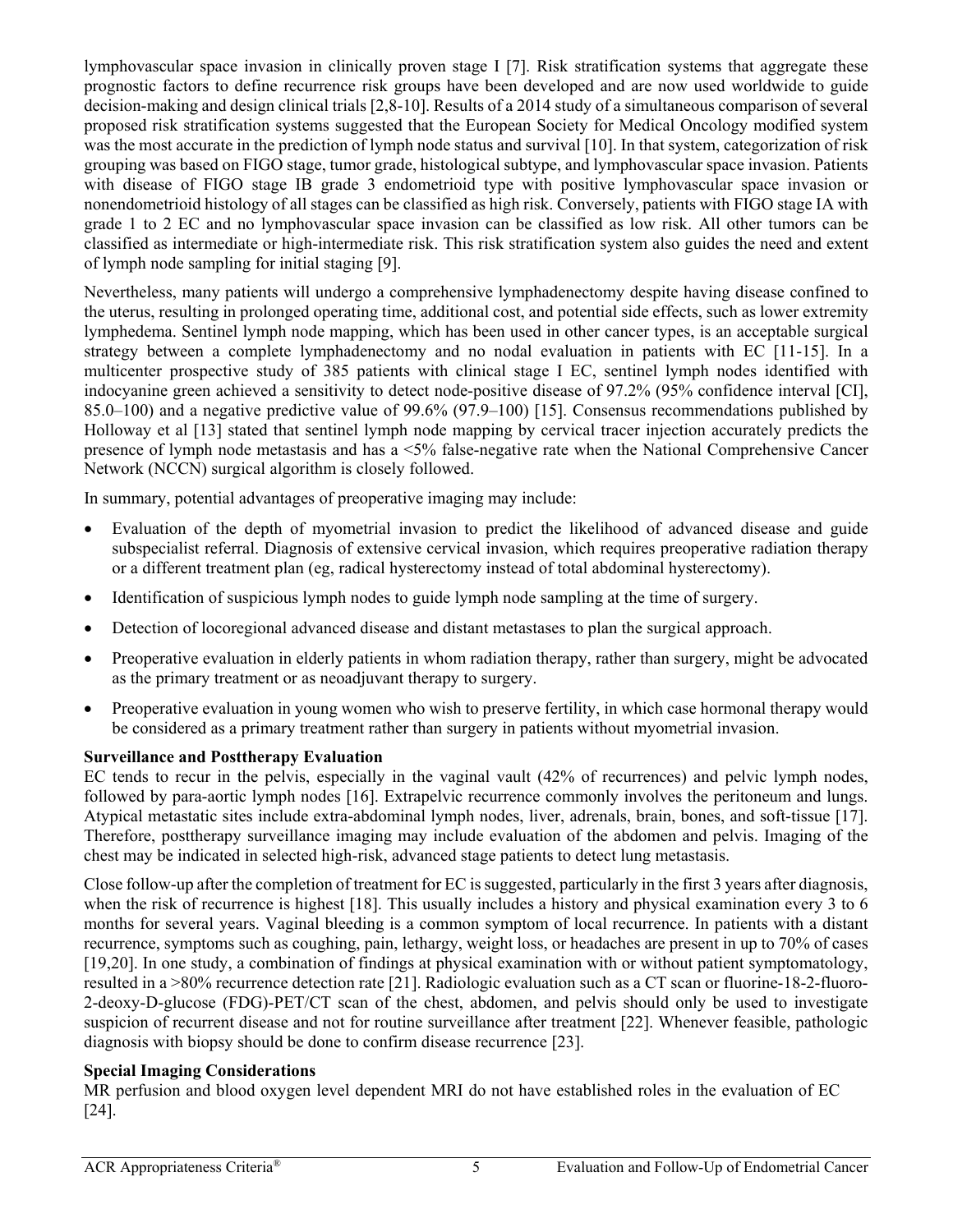Certain ECs have demonstrated increased spectroscopic signals from choline, lipids, and lactates [24]. This reaction could be exploited to determine long-term prognosis and treatment response on MR spectroscopy but still needs validation. Magnetic iron oxide nanoparticles or ultra-small particles of iron oxides may demonstrate a potential in detecting malignant pelvic lymph nodes, but these particles are not widely available [25].

Hysterosonography (eg, transvaginal US [TVUS] evaluation of the uterus after intracavitary saline infusion) has been used for evaluating deep myometrial invasion, with accuracies ranging from 84% to 89% [26,27]. However, its use is controversial in determining the myometrial invasion; at least one study showed adding intracavitary saline infusion to 3-D TVUS did not improve the diagnostic accuracy of deep myometrial invasion or cervical involvement [28-30]. A number of studies have demonstrated that the procedure can disseminate malignant cells into the peritoneal cavity; however, there is limited evidence to suggest transtubal dissemination of viable cells occurs or that it affects prognosis in stage I EC [27]. The 2009 FIGO staging stated "positive peritoneal washing has to be reporting separately without changing the stage," indicating a lack of evidence that positive peritoneal washing will influence prognosis.

Contrast-enhanced US could be useful to diagnose the depth of myometrial invasion using the arcuate vascular plexus involvement as a marker, with the diagnostic accuracy for determining the myometrium infiltration depth was 85.3%; however, this needs further validation [31].

FDG-PET/MRI is emerging as a hybrid imaging modality that combines the functional ability of PET with the morphological high soft-tissue contrast provided by MRI. Although there is a paucity of literature on the role of FDG-PET/MRI for the initial staging and suspected recurrence in patients with EC, studies assessing local staging, lymph node involvement, and distant metastases in gynecological malignancies have found that FDG-PET/MRI is equivalent or outperforms FDG-PET/CT. Queiroz et al [32] studied 26 patients with gynecological malignancies (including four ECs) and found that PET/MRI had improved delineation compared to PET/CT for 2 of 3 ECs and 6 of 7 cervical cancers. These authors found no difference in the detection of regional lymph node involvement and abdominal metastases between the two modalities. More recently, a meta-analysis that comprised 7 studies and 216 patients with a variety of gynecological malignancies showed excellent diagnostic performance of FDG-PET/MRI to assess the primary tumor, nodal staging, and recurrence in patients with gynecological malignancies including EC [33]. In a study of 81 patients with proven recurrence of gynecological malignancy, PET/MRI achieved a lesionbased accuracy of 94% compared to 92% for PET/CT [34]. A meta-analysis (7 studies, 257 patients, 695 lesions) that evaluated the diagnostic value of FDG-PET/MRI for restaging patients with suspected recurrence of gynecological malignancies reported the pooled sensitivity and specificity on a patient-based analysis to be 0.96 and 0.95, respectively, and on a lesion-based analysis 0.99 and 0.94, respectively [35].

# **Discussion of Procedures by Variant**

# **Variant 1: Initial staging of pretreatment endometrial cancer; assessment of local tumor extension for all tumor grades.**

Currently there is little consensus on the role of pelvic imaging in the preoperative staging of EC, with practices differing widely across centers [36]. However, when assessment of local tumour extent during initial staging is clinically indicated, this variant addresses the evidence regarding the appropriate use of the different imaging modalities. The NCCN 2020 guidelines advise MRI for initial workup as follows: to establish the origin of the tumor (endocervical versus endometrial), assess local disease extent, and exclude myometrial invasion for fertility sparing treatment [23]. In 2016, a European multidisciplinary expert panel consensus meeting on EC suggested that MRI may be useful to assess myometrial invasion in centers in which the need for lymph node dissection is based on the preoperative stratification into low-, intermediate-, or high-risk groups [37].

Preoperative risk stratification is important, because currently there is no imaging modality that can replace surgical staging, given the inability of preoperative imaging to identify small lymph node metastases, which if present will require adjuvant therapy. However, MRI is accurate at identifying two surrogate markers of lymph node metastases (eg, deep myometrial invasion and cervical stromal involvement) [38]. In the absence of these and with low-grade tumors, the risk of lymph node metastases is low [39]. In the presence of these surrogate markers, the likelihood of lymph node metastases is high enough for full surgical staging by gynecological surgeons even for low-grade tumors [9]. The role of sentinel lymph node sampling versus complete lymphadenectomy in this subgroup of patients requires further investigation [13].

High-grade tumors are at risk for extrauterine spread and therefore warrant full surgical staging by gynecological surgeons. The role of imaging in this subgroup may be to identify extrauterine metastases or spread, which helps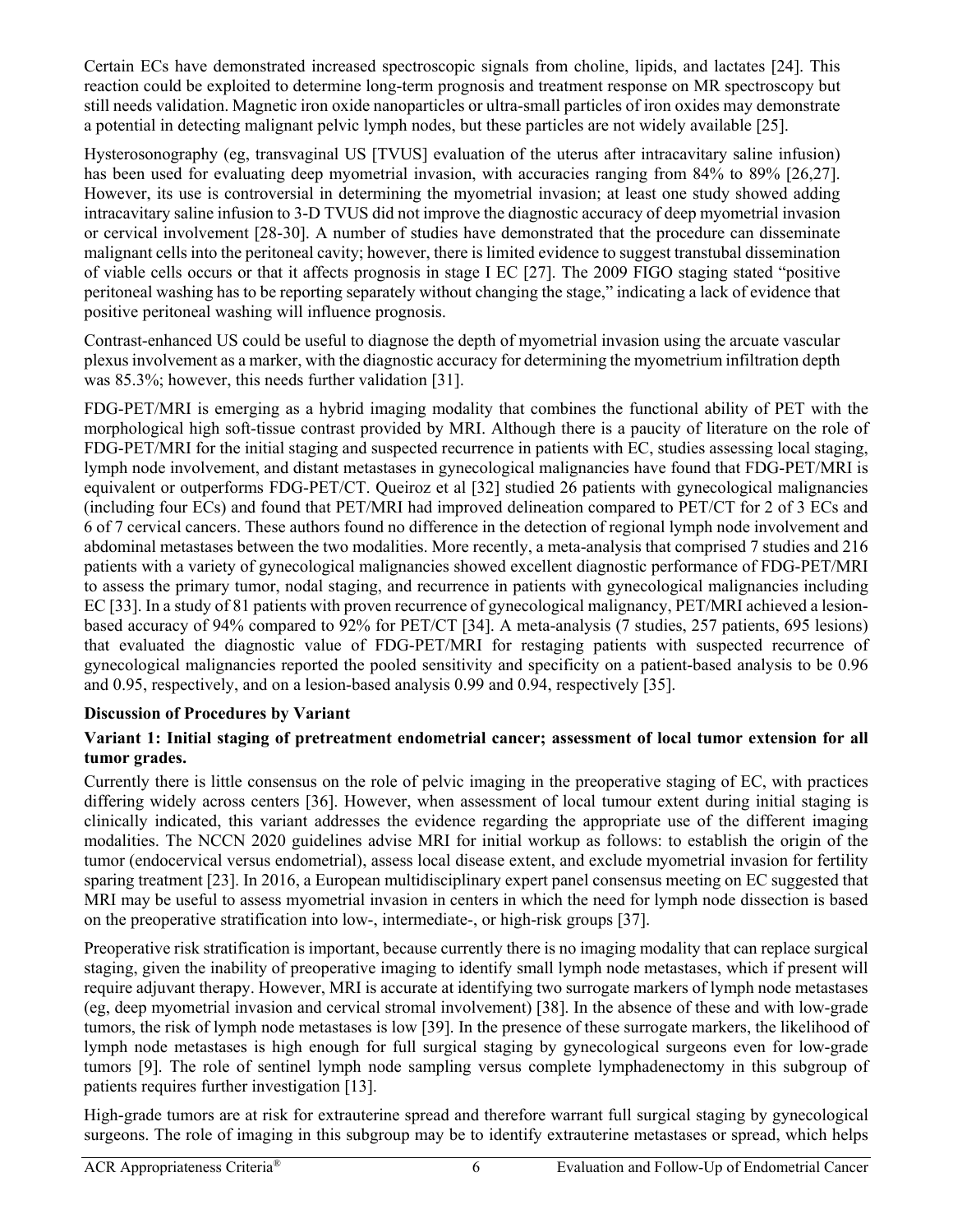plan the surgical approach (eg, minimally invasive surgery versus laparotomy). Laparotomy is the preferred approach when involvement of pelvic or abdominal organs are suspected.

# **CT Pelvis**

CT has been used for evaluating EC, with emphasis on the depth of myometrial invasion and assessing lymph node status. However, CT is insensitive for depicting EC in the uterus, and therefore its role in evaluating myometrial invasion is limited [40,41]. This is particularly true for small and low risk EC (stage IA). In studies comparing CT with US or MRI, the accuracy of CT for myometrial invasion is reported to be 58% to 61% versus 68% to 69% for US and 88% to 89% for MRI [42]. The benefit of CT in diagnosing cervical extension is not evident because identifying the margin between the cervix and the uterine corpus is difficult on axial imaging planes. Moreover, most studies suffer from having only a few patients with stage II cancer, which may prevent the drawing of valid conclusions. A study using multidetector CT in the preoperative evaluation of myometrial invasion and cervical extension of EC showed improved diagnostic accuracies of 95% and 81%, respectively [43]. In a recent study evaluating the role of dual-energy CT in detecting deep myometrial invasion in 39 patients with EC, dual-energy CT achieved a sensitivity of 100% (95% CI: 71%–99%), specificity of 91% (75%–100%), and an overall accuracy of 94% (81%–99%) [44]. However, the role of dual-energy CT for staging EC must be further validated.

# **MRI Pelvis**

Pelvic MRI has long been established as a valuable imaging method in the preoperative staging of EC [45-49]. MRI is preferred over US or CT for pretreatment evaluation because it allows the most accurate evaluation of the extent of pelvic tumor. A meta-analysis showed that the efficacy of contrast-enhanced MRI is significantly better than that of noncontrast MRI and US, and tended toward better results than CT, in evaluating the depth of myometrial invasion in patients with EC [50]. One study found that high-frequency TVUS has similar diagnostic accuracy in the evaluation of both tumor extension into the cervix (92% for high-frequency TVUS versus 85% for MRI) and myometrial invasion (84% for high-frequency TVUS versus 82% for MRI) [51]. However, in patients with an elevated body mass index, in the presence of myomas or adenomyosis, in the setting of bulky tumors, and in the presence of a vertical or retroverted uterine corpus, evaluation of the EC is difficult with TVUS [51].

Disruption of the low signal intensity junctional zone on the T2-weighted images (T2WI) indicates the presence of myometrial invasion. Deep myometrial invasion is diagnosed when the intermediate signal intensity of the tumor involves at least 50% of the myometrial thickness on the T2WI. Dynamic contrast-enhanced MRI performs significantly better than unenhanced MRI for evaluating the depth of myometrial invasion, which is best demonstrated after 50 to 120 seconds postcontrast injection [50,52]. Inner layers of the junctional zone typically enhance on arterial phase [24]. Demonstration of an undisrupted enhancing subendometrial line signifies lack of myometrial involvement [24]. This is a useful sign to rule-out myometrial invasion in postmenopausal patients whose junctional zone is otherwise not well discernible on T2WI [53]. In addition, absence of myometrial invasion as shown by an intact subendometrial line of enhancement is particularly relevant for women wishing to consider fertility-preserving treatment options.

EC shows restricted diffusion and appears hyperintense on DWI relative to surrounding myometrium. One study showed that the apparent diffusion coefficient (ADC) value of the peritumoral tissue achieved an accuracy similar to the qualitative assessment by experienced readers, 83% versus 76%, respectively [54]. A meta-analysis revealed that the pooled sensitivity and specificity of DWI for detecting deep myometrial invasion were 80.9% and 85.9%, respectively [55]. It was also reported that the diagnostic capability of DWI for deep myometrial invasion improved when it was combined with T2WI (pooled sensitivity: 85.8%, pooled specificity: 94.7%). These results are comparable or superior to the contrast-enhanced MRI, thus DWI can be a potential alternative to patients with compromised kidney functions, in which contrast is contraindicated [46,47,56-61]. An erroneous MRI assessment in evaluating the depth of myometrial invasion can sometimes be caused by a polypoid tumor compressing the myometrium or in the presence of adenomyosis and leiomyomas.

Cervical extension can be diagnosed reliably with an accuracy ranging from 84% to 95% [62-65]. One study showed that MRI yielded significantly higher specificity (91%) and accuracy (84%) than endocervical curettage for preoperative assessment of cervical stromal invasion in EC [63]. Normal cervical stroma appears hypointense on T2WI and provides an excellent contrast to the T2-weighted hyperintensity rendered by the tumoral invasion [24]. Dynamic contrast-enhanced images (with a 180–240 s delay) further enhance the detection of such invasion. More recently, a study comparing the accuracy of DWI and dynamic contrast-enhanced MRI for diagnosing cervical stromal invasion found that DWI achieved a significantly higher area under the receiver operating characteristic curve (AUC) of 0.98 ( $P = .006$ ) for Reviewer 1 and 0.97 ( $P = .013$ ) for Reviewer 2 [64]. Studies have demonstrated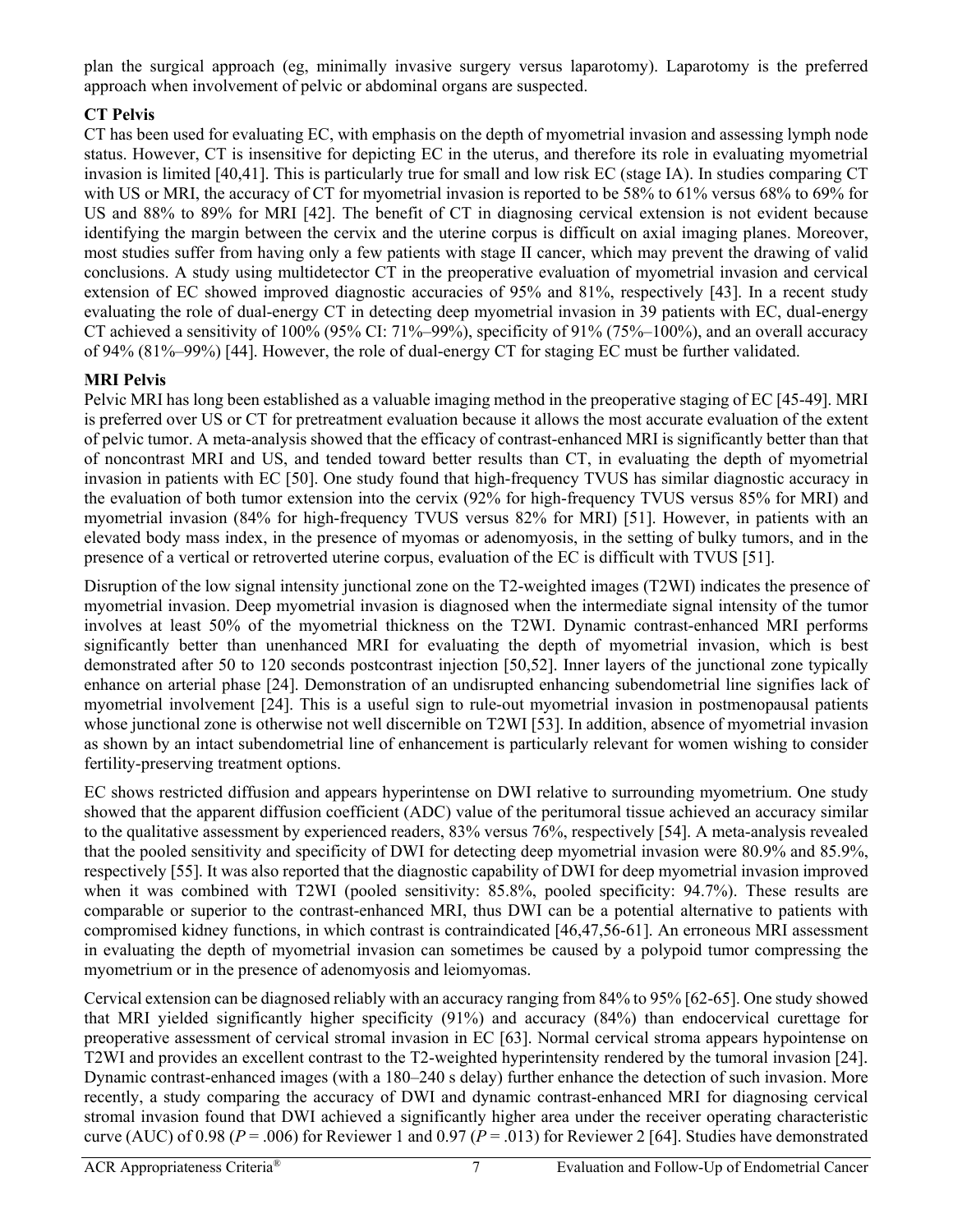accuracy up to 98% (range 46%–98%), sensitivity up to 100% (range 33%–100%), and specificity up to 100% (range 87%–100%) [24]. Staging errors in assessing cervical stromal invasion may be caused by edema associated with dilatation and curettage [66].

Studies have not shown any added advantage of using 3T versus 1.5T, and results are comparable for both 3T and 1.5T systems. Advantages of 3T imaging includes improved spectral separation as well as increased signal-to-noise ratios, which can be exploited to acquire images with a higher spatial resolution or decreased image acquisition times. However, 3T images typically have more susceptibility and chemical shift artifacts and greater image inhomogeneity on T2WI [67,68].

# **US Pelvis Transvaginal**

In a study of 169 consecutive patients with EC, TVUS achieved a 79.5% sensitivity and a 89.6% specificity for detecting deep myometrial invasion were 82% and 81%, respectively [69]. A prospective collaborative trial comparing MRI and US, reported that the accuracy of US is comparable to that provided by MRI [51]. However, US has reported accuracies varying between 77% and 91% [50,51]. A more recent study found that MRI showed greater accuracy than 3-D TVUS or 2-D TVUS (83%, 71%, and 75%, respectively) for myometrial involvement [28]. US is limited in the setting of concomitant benign disease (eg, leiomyomas or adenomyosis) and also for large lesions because of the limited depth of penetration of TVUS. In addition, there are insufficient reports about the benefit of TVUS in predicting cervical extension, parametrical invasion, or lymphadenopathy. Studies have shown that contrast-enhanced US could be useful to diagnose the depth of myometrial invasion using the arcuate vascular plexus involvement as a marker; however, this needs further validation [31].

# **Variant 2: Pretreatment evaluation of endometrial cancer; assessment of lymph node and distant metastasis for low-grade tumor (Type I, grade 1, 2).**

Most patients with low-grade disease are at low risk of lymph node and distant metastases. In the largest series to date on grade 1 ECs, the incidence of pelvic lymph node involvement, pelvic metastasis, and distant metastasis specific to grade 1 tumors is estimated at 3.3%, 4.6%, and 2.4%, respectively [70].

# **CT Chest, Abdomen, and Pelvis**

Contrast-enhanced CT of the abdomen and pelvis may be employed preoperatively for the detection of lymph node metastases in EC. However, the reported sensitivity of contrast-enhanced CT for pelvic and para-aortic lymphadenopathy is only 29% to 52% [71,72]. If distant metastatic disease is clinically suspected, preoperative assessment of metastatic disease with contrast-enhanced CT is indicated. However, most patients with low-grade disease are at low risk of lymph node and distant metastases. Thus, this group does not require a routine pretreatment evaluation for distant metastases by CT imaging.

# **FDG-PET/CT Skull Base to Mid-Thigh**

The role of PET in EC imaging is evolving. Recently, a meta-analysis reported that the overall pooled sensitivity, specificity, and accuracy of using FDG-PET/CT for detection of lymph node metastasis in EC was 72.0%, 94.0%, and 88.0%, respectively [73]. Although this meta-analysis found the overall sensitivity of FDG-PET/CT to be moderate for the detection of lymph node metastasis in EC, it compares favorably with the reported sensitivities for lymph node metastasis detection by conventional MRI and CT. However, because 45% of ECs are grade 1 and not particularly FDG-avid, the routine use of FDG-PET in preoperative staging in early stage disease is not recommended, but FDG-PET may be used in patients in which distant metastases is clinically suspected [19,74].

# **Lymphangiography Pelvis**

Lymphangiography pelvis is not helpful for evaluating cancer of the endometrium because 1) it is invasive, and 2) its performance for assessing pelvic lymph nodes is not reproducible and the accuracy is slightly inferior to that of CT and MRI [75].

# **MRI Pelvis**

Evaluation of pelvic and para-aortic lymph nodes with MRI can be performed at the time of local staging with accuracy comparable to CT with a sensitivity of 44% to 66% and a specificity of 73% to 98% [76]. The detection of pelvic lymphadenopathy according to size criteria  $(>10 \text{ mm}$  in the shortest axis) has a low sensitivity  $(17\%-$ 80%), high specificity (93%–100%), and moderate accuracy (83%–90%) [76-78]. Reducing the cut off to 8 mm may further increase the sensitivity but at the cost of decreasing the specificity [76]. Morphological assessment has not been shown to improve prediction of nodal involvement; meanwhile, DWI and ADC mapping may enhance the detection of metastatic lymph nodes in pelvic malignancies [78]. Recently, it has been shown that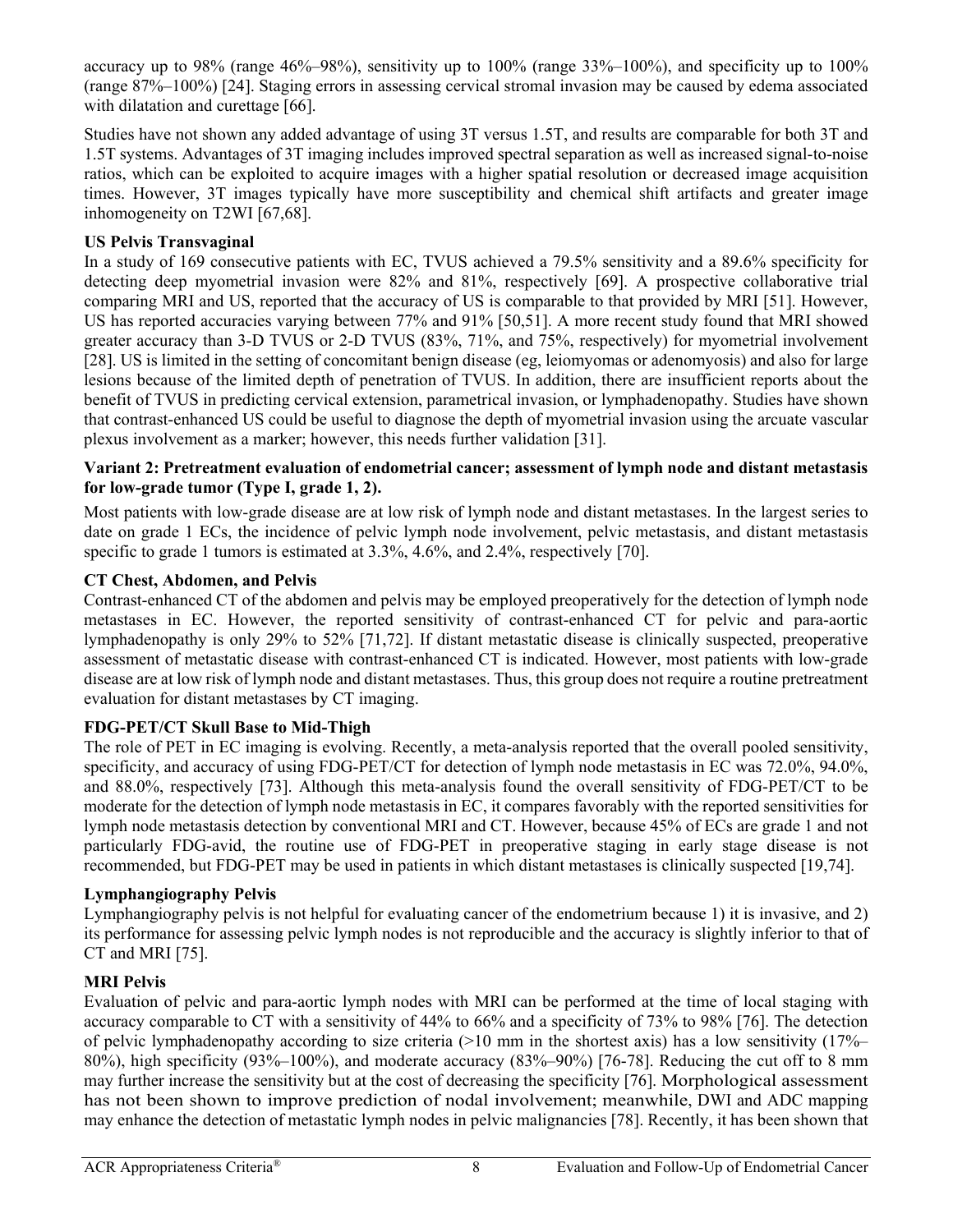metastatic nodes exhibit lower ADC values than the normal nodes, and the average mean and minimum ADC region value (0.87 and 0.74  $\times$  10<sup>-3</sup> mm<sup>2</sup>/s) of metastatic sites were significantly lower than those of nonmetastatic ones (1.07 and 1.02 ×10<sup>-3</sup> mm<sup>2</sup>/s) [79]. However, significant overlap remains between the ADC values of malignant and benign nodes; therefore, DWI cannot be used to reliably detect lymph node metastases, particularly in normal-sized lymph nodes [77,79].

# **MRI Abdomen**

If distant metastasis to other abdominal organs (eg, liver) is clinically suspected, abdominal MRI or CT may be performed. However, patients in this group are at low risk for distant metastases [80].

# **US Pelvis Transabdominal**

The combination of morphological and vascular patterns of lymph nodes using transabdominal US can be used to differentiate metastatic from normal or reactive nodes [81]. However, visualization of retroperitoneal or iliac lymph nodes can be limited using US because of patient body habitus and overlying bowel gas. Suspicious inguinal lymph nodes can be readily assessed by US and biopsied as needed.

# **US Abdomen**

Transabdominal US can be used to detect abdominal organ metastasis. However, most patients with low-grade disease are at low risk of lymph node and distant metastases and thus may not require routine pretreatment evaluation by US imaging.

# **Variant 3: Initial staging of pretreatment endometrial cancer; assessment of lymph node and distant metastasis for high-grade tumor (Type I, grade 3 and Type II).**

In a recent series, nodal metastases have been depicted in up to 29% of patients in intermediate- to high-risk categories [82]. In a study of 55 patients with EC with distant metastasis, 47.2% of patients had a type II tumor [83].

# **CT Chest, Abdomen, and Pelvis**

Contrast-enhanced CT of the abdomen and pelvis may be employed preoperatively for the detection of lymph node metastases in this group. However, the reported sensitivity of contrast-enhanced CT for pelvic and para-aortic lymphadenopathy is only 30% to 57%; meanwhile, the reported specificity of contrast-enhanced CT is 92% to 98% [41,71,72]. If distant metastatic disease is clinically suspected, preoperative assessment of metastatic disease with contrast-enhanced CT is indicated [37].

# **FDG-PET/CT Skull Base to Mid-Thigh**

Because FDG-PET/CT has a better detectability of lymph node metastasis in EC compared to conventional MRI and CT, this procedure may be employed preoperatively for this high-grade group [73]. A systematic review revealed the overall pooled sensitivity and specificity of FDG-PET/CT for detection of lymph node metastasis were 72% (95% CI, 0.63–0.80) and 94% (95% CI, 0.93–0.96), respectively [73]. Although surgical staging is a fundamental part of the management of EC, FDG-PET/CT may play an important role in presurgical risk stratification. In addition, it is reported that higher FDG uptake or maximum standardized uptake value ( $\text{SUV}_{\text{max}}$ ) of the primary tumors have been correlated with the higher recurrence rates [84]. It has been shown that patients with high SUV<sub>max</sub> ( $\geq$ 12.7) values had a significantly lower disease-survival rate [84]. If distant metastatic disease is clinically suspected, PET/CT may be used for the preoperative assessment of metastatic disease [18,37,74,85]. Analysis of the ACRIN 6671/GOG 0233 multicenter trial that included 203 patients with high-risk EC revealed a 11.8% prevalence of distant metastases [86]. In this trial, central reader PET/CT detection of distant metastases demonstrated a sensitivity, specificity, positive predictive value, and negative predictive value of 64.6%, 98.6%, 86.1%, and 95.4%, respectively.

# **Lymphangiography Pelvis**

Lymphangiography pelvis is not recommended for evaluating cancer of the endometrium because 1) it is invasive, and 2) its performance for assessing pelvic lymph nodes is not reproducible and the accuracy is slightly inferior to that of CT and MRI even when performed optimally [75].

# **MRI Pelvis**

Evaluation of pelvic and para-aortic lymph nodes with MRI can be performed at the time of local staging with accuracy comparable to CT with a sensitivity of 44% to 66% and a specificity of 73% to 98% [76]. The detection of pelvic lymphadenopathy according to size criteria ( $>10$  mm in the shortest axis) has a low sensitivity ( $17\%$ – 80%), high specificity (93%–100%), and moderate accuracy (83%–90%) [76-78]. Reducing the cut off to 8 mm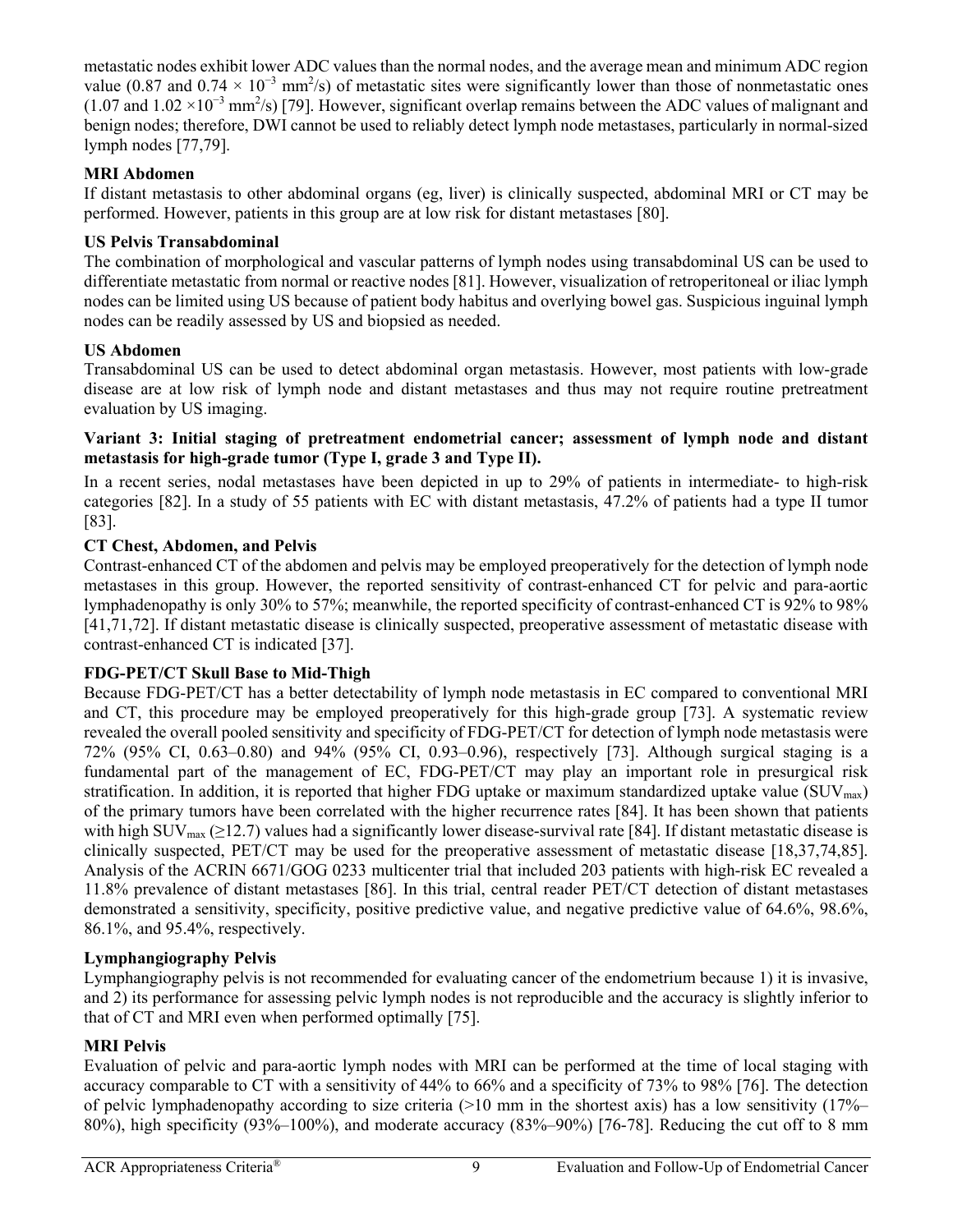may further increase the sensitivity but at the cost of decreasing the specificity [76]. Morphological assessment has not been shown to improve prediction of nodal involvement; meanwhile, DWI and ADC mapping may enhance the detection of metastatic lymph nodes in pelvic malignancies. Recently, it has been shown that metastatic nodes exhibit lower ADC values than the normal nodes, and the average mean and minimum ADC region value (0.87 and  $0.74 \times 10^{-3}$  mm<sup>2</sup>/s) of metastatic sites were significantly lower than those of nonmetastatic ones (1.07 and 1.02  $\times 10^{-3}$  mm<sup>2</sup>/s) [79]. However, significant overlap remains between the ADC values of malignant and benign nodes; therefore, DWI cannot be used to reliably detect lymph node metastases, particularly in normal-sized lymph nodes [77,79].

# **MRI Abdomen**

If distant metastasis to other abdominal organs (eg, liver) is clinically suspected, abdominal MRI or CT may be performed.

## **US Pelvis Transabdominal**

The combination of morphological and vascular patterns of lymph nodes using transabdominal US can be used to differentiate metastatic from normal or reactive nodes [81]. However, there is insufficient data to allow comparison of this procedure to CT or MRI. Nevertheless, visualization of retroperitoneal or iliac lymph nodes is frequently limited using US because of patient body habitus and overlying bowel gas. Suspicious inguinal lymph nodes can be readily assessed by US and biopsied as needed.

## **US Abdomen**

If solid abdominal organ metastatic disease is clinically suspected, then transabdominal US may be used [81].

### **Variant 4: Surveillance of asymptomatic patients with treated low- or intermediate-risk endometrial cancer.**

Recurrence rates for low- or intermediate-risk patients with EC are infrequent. Therefore, a recent review of posttreatment surveillance and diagnosis of recurrence in women with gynecologic cancers sponsored by the Society of Gynecologic Oncology recommends that radiologic evaluation be used only to investigate suspicion of recurrent disease because of symptoms or physical exam and not for routine surveillance after treatment [80].

### **MRI Pelvis**

There currently is not sufficient evidence in the literature to recommend routine surveillance by MRI for patients with low- or intermediate-risk EC [80].

### **MRI Abdomen**

MRI may also be used for assessment of metastasis of the liver, adrenals, brain, bones, and soft-tissue when metastases are clinically suspected and need further investigation. However, there is insufficient data to support the routine use of MRI for surveillance of asymptomatic patients [80].

### **CT Chest, Abdomen, and Pelvis**

A review of the literature found that only 5% to 21% of asymptomatic recurrences were detected by CT [87]. Another study reported that the role of CT scanning for asymptomatic patients is not warranted because survival of patients with disease that is detected on CT scan, compared with clinical examination, did not differ significantly [88]. Therefore, the use of routine CT scan is not useful for disease surveillance [19,89].

# **Radiography Chest**

Chest radiographs have been advocated for the detection of asymptomatic chest recurrences, often on a semi-annual or annual basis. However, the rate of detection for asymptomatic chest recurrences found on chest radiographs ranges only from 0% to 20% [87,90]. Thus, this procedure may not be appropriate for this group.

# **US Pelvis Transvaginal**

Because many of the recurrences are detected during the physical examination, the use of routine pelvic US is not advocated [21,87].

### **US Pelvis Transabdominal**

Because many of the recurrences are detected during the physical examination, the use of routine pelvic US is not advocated [21,87].

### **US Abdomen**

Because many of the recurrences are detected during the physical examination the use of abdominal US is not advocated [21,87].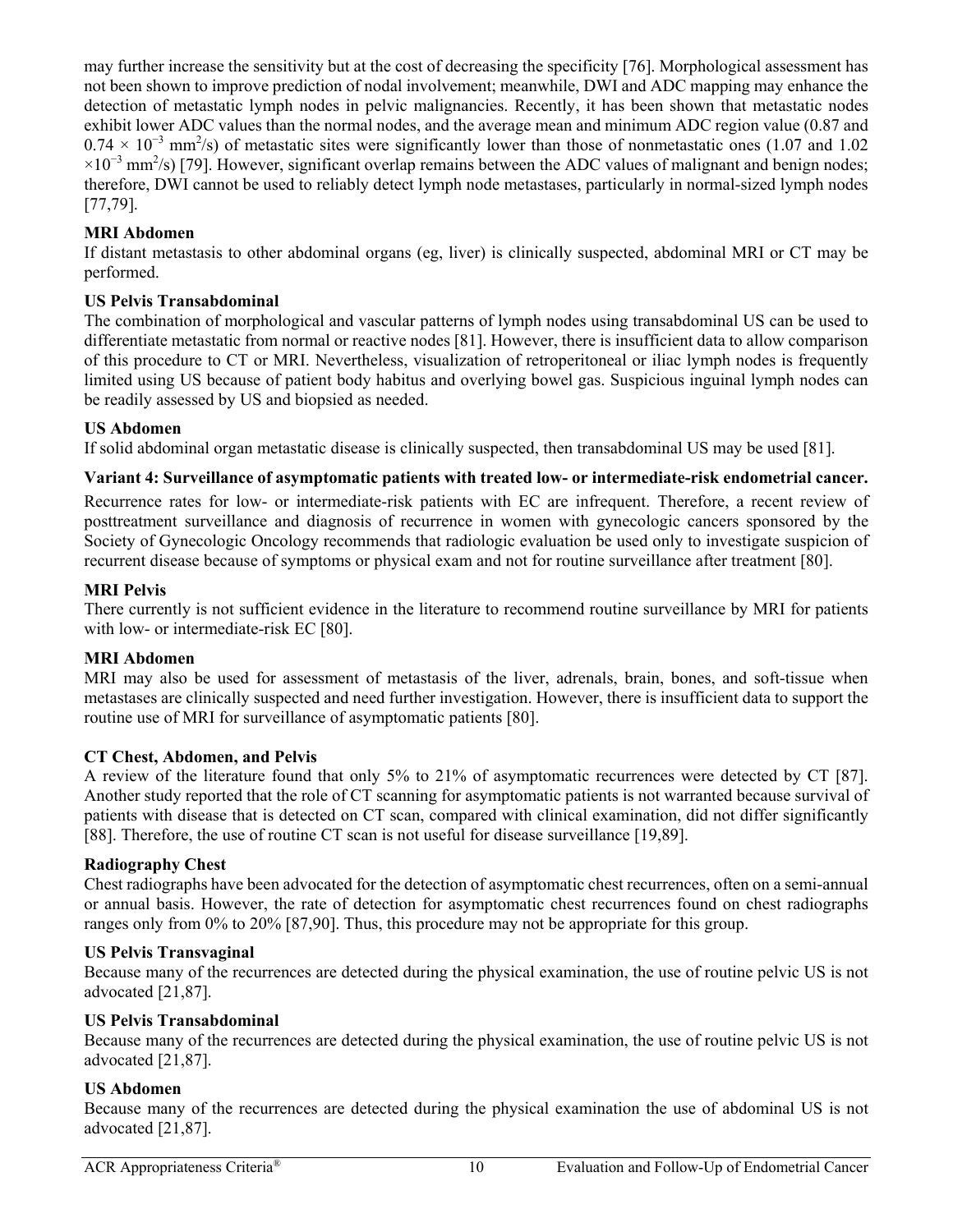## **Variant 5: Surveillance of asymptomatic patients with treated high-risk endometrial cancer.**

Most patients are cured following primary treatment; however, approximately 25% to 30% of patients in this subgroup may develop recurrent disease [91]. Typical metastatic sites of recurrent EC are local pelvic recurrence, pelvic and para-aortic lymph nodes, peritoneum, and lungs [17]. Atypical metastatic sites are extra-abdominal lymph nodes, liver, adrenals, brain, bones, and soft-tissue [17]. Vaginal bleeding is a common symptom of a local recurrence. In patients diagnosed with a distant recurrence, symptoms such as coughing, pain, lethargy, weight loss, or headaches are present in up to 70% of cases [19,20]. In one reported study, the combination of physical examination alone or in combination with symptoms resulted in detection rates of recurrence that exceeded 80% [21].

# **CT Chest, Abdomen, and Pelvis**

The evidence supporting routine CT surveillance following EC is insufficient. Even in type II EC, CT scans detected only 15% of recurrences [92]. Chest CT with or without intravenous (IV) contrast may be obtained as a part of posttherapy surveillance in selected high-risk groups or patients with an advanced FIGO stage [81,83,84].

# **MRI Pelvis**

Recurrent tumor appears as a mass with high signal intensity on T2WI and intensely enhances following IV contrast administration [93]. MRI has a role in the evaluation of surgical resectability if the pelvis is the sole site of recurrence [36]. However, there is insufficient data to support the routine use of MRI for surveillance of asymptomatic patients [80].

## **MRI Abdomen**

MRI may also be used for assessment of metastasis of the liver, adrenals, brain, bones, and soft-tissue when metastases are clinically suspected and need further investigation. However, there is insufficient data to support the routine use of MRI for surveillance of asymptomatic patients [80].

## **Radiography Chest**

Chest radiographs have been advocated for the detection of asymptomatic chest recurrences, often on a semi-annual or annual basis. However, the rate of detection for asymptomatic chest recurrences found on chest radiographs ranges only from 0% to 20% [87,90]. Thus, this procedure may be useful when lung metastases are clinically suspected.

### **US Pelvis Transvaginal**

Because many of the recurrences are detected during physical examination, the use of routine pelvic is not advocated [21,87].

# **US Pelvis Transabdominal**

Because many of the recurrences are detected during the physical examination, the use of routine pelvic US is not advocated [21,87].

### **US Abdomen**

Because many of the recurrences are detected during the physical examination, the use of abdominal US is not advocated [21,87].

# **Variant 6: Posttherapy evaluation of clinically suspected recurrence of known endometrial cancer.**

Most patients are cured following primary treatment, and approximately 25% to 30% of patients with high-risk EC may develop recurrent disease [91]. Typical metastatic sites of recurrent EC are local pelvic recurrence, pelvic and para-aortic nodes, peritoneum, and lungs [17]. Atypical metastatic sites are extra-abdominal lymph nodes, liver, adrenals, brain, bones, and soft-tissue [17]. Vaginal bleeding is a common symptom of a local recurrence. In patients diagnosed with a distant recurrence, symptoms such as coughing, pain, lethargy, weight loss, or headaches are present in up to 70% of cases [19,20]. In one reported study, the combination of physical examination alone or in combination with symptoms resulted in detection rates of recurrence that exceeded 80% [21].

### **MRI Pelvis**

MRI may be indicated in a patient clinically suspected to have local recurrence or distant metastasis [94]. Recurrent tumor appears as a mass with high signal intensity on T2WI and enhances intensely following IV contrast administration [93]. MRI has a role in the evaluation of surgical resectability if the pelvis is the sole site of recurrence [36,95].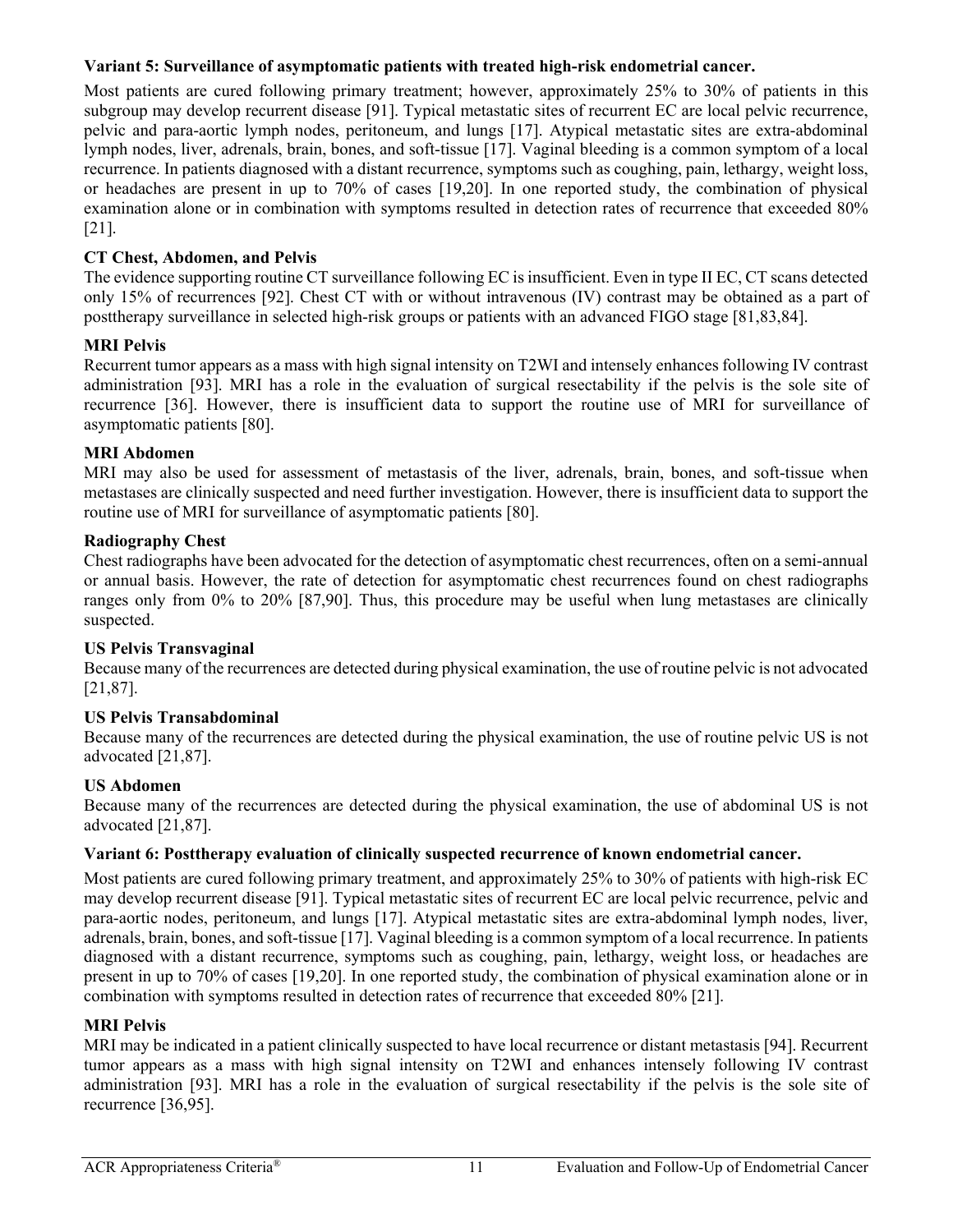## **MRI Abdomen**

MRI may be indicated in patient clinically suspected to have local recurrence or distant metastasis [94]. Recurrent tumor appears as a mass with high signal intensity on T2WI and enhances intensely following IV contrast administration [93]. MRI may be used for assessment of metastasis of the liver, adrenals, brain, bones, and soft tissue when metastases are clinically suspected and require further investigation.

### **CT Chest, Abdomen, and Pelvis**

CT may play a role in the evaluation of patients with symptoms suggestive of recurrence [71]. A study reported that 45 asymptomatic women had routine CT scans, and recurrence was diagnosed by CT in only 2 (4.4%); whereas, 37 symptomatic women had CT scans for suspicion of recurrence, and it was confirmed by CT in 17 (46%) [71].

## **FDG-PET/CT Skull Base to Mid-Thigh**

A recent meta-analysis with over 500 patients showed a sensitivity of 95.8% and specificity of 92.5% with FDG-PET or FDG-PET/CT in detecting recurrent EC [96]. Another study showed that in the detection of recurrence and the evaluation of treatment response, FDG-PET, implemented by CT or MRI, performed better (sensitivity 100%, specificity 88.2%, accuracy 93.3%) than CT or MRI alone (sensitivity 84.6%, specificity 85.7%, accuracy 85%) and tumor markers(eg, CA125, CA19-9, CEA, and sialyl TN antigen; sensitivity 100%, specificity 70.6%, accuracy 83.3%) [97].

### **Radiography Chest**

Chest radiographs have been advocated for the detection of asymptomatic chest recurrences, often on a semi-annual or annual basis. However, the rate of detection for asymptomatic chest recurrences found on chest radiographs ranges only from 0% to 20% [87,90]. Thus, this procedure may be useful when lung metastases are clinically suspected.

### **US Pelvis Transvaginal**

Detection rates for local recurrence using pelvic US scans range from 4% to 31%. Many of these recurrences, however, were also detected using other diagnostic methods, including physical examination [21,80,87].

### **US Pelvis Transabdominal**

Detection rates for local recurrence using pelvic US scans range from 4% to 31%. Many of these recurrences, however, were also detected using other diagnostic methods, including physical examination [21,80,87].

### **US Abdomen**

If abdominal organ metastatic disease is clinically suspected, then transabdominal US can be used [81].

### **Summary of Recommendations**

- **Variant 1**: MRI pelvis without and with IV contrast is usually appropriate for the assessment of local tumor extension for all tumor grades in the initial staging of pretreatment endometrial cancer.
- **Variant 2**: MRI pelvis without and with IV contrast, CT chest abdomen pelvis with IV contrast, MRI abdomen without and with IV contrast, MRI pelvis without IV contrast, FDG-PET/CT skull base to mid-thigh and US pelvis transabdominal may be appropriate for the assessment of lymph node and distant metastasis for lowgrade tumor (Type I, grade 1,2) in the pretreatment evaluation of endometrial cancer.
- **Variant 3**: CT chest abdomen pelvis with IV contrast or FDG-PET/CT skull base to mid-thigh or MRI pelvis without and with IV contrast is usually appropriate for the assessment of lymph node and distant metastasis for high-grade tumor (Type 1, grade 3 and Type II) in the initial staging of pretreatment endometrial cancer. These procedures are equivalent alternatives (eg, only one procedure will be ordered to provide the clinical information to effectively manage the patient's care).
- **Variant 4**: Imaging is not usually appropriate for the surveillance of asymptomatic patients with treated lowor intermediate-risk endometrial cancer.
- **Variant 5**: CT chest abdomen pelvis with IV contrast, CT chest abdomen pelvis without IV contrast, and radiography chest may be appropriate for the surveillance of asymptomatic patients with treated high-risk endometrial cancer.
- **Variant 6**: CT chest abdomen pelvis with IV contrast or FDG-PET/CT skull base to mid-thigh or MRI pelvis without and with IV contrast or MRI abdomen without and with IV contrast is usually appropriate for the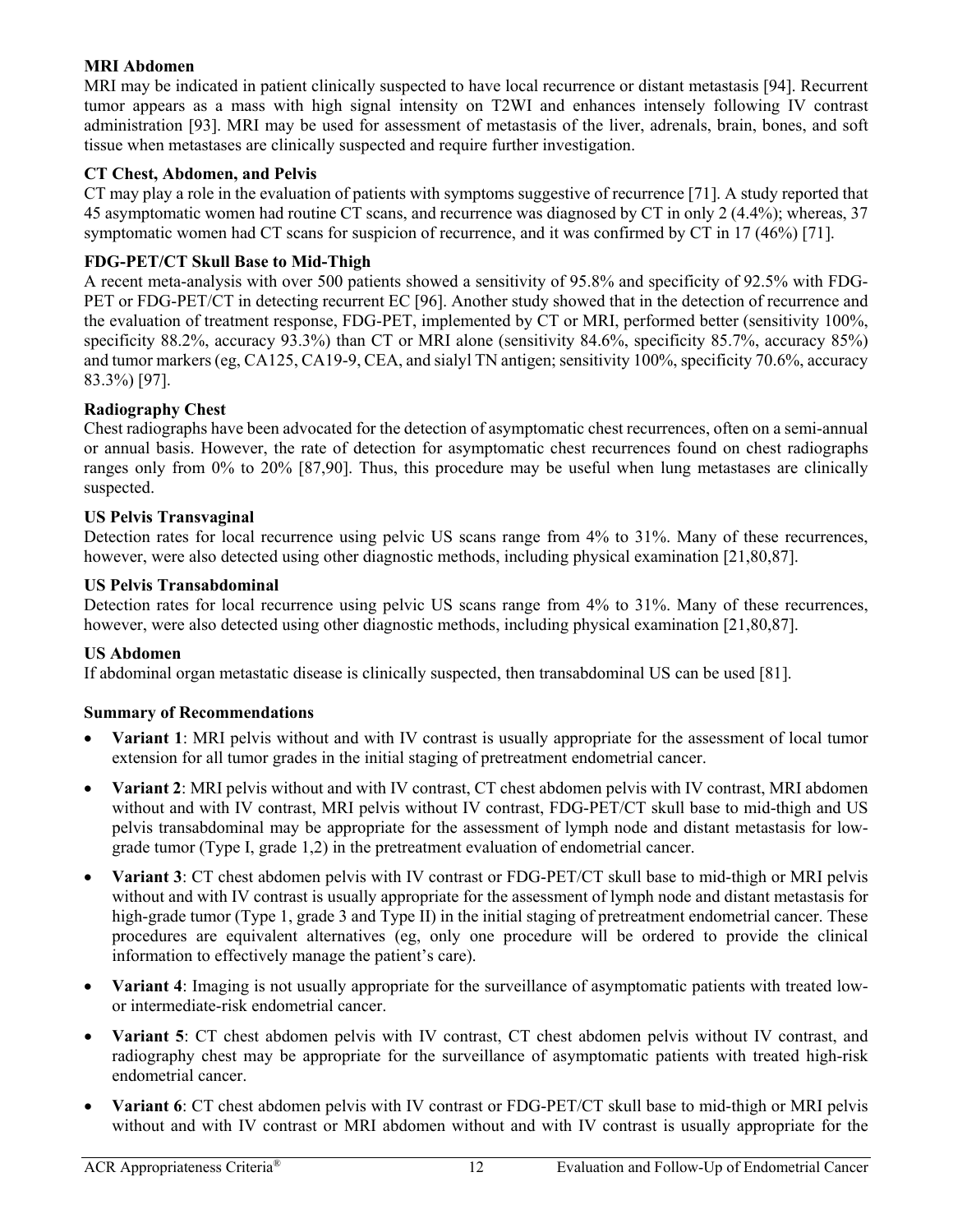posttherapy evaluation of clinically suspected recurrence of known endometrial cancer. These procedures are equivalent alternatives (eg, only one procedure will be ordered to provide the clinical information to effectively manage the patient's care).

# **Supporting Documents**

The evidence table, literature search, and appendix for this topic are available at [https://acsearch.acr.org/list.](https://acsearch.acr.org/list) The appendix includes the strength of evidence assessment and rating round tabulations for each recommendation.

For additional information on the Appropriateness Criteria methodology and other supporting documents go to [www.acr.org/ac.](https://www.acr.org/Clinical-Resources/ACR-Appropriateness-Criteria)

| <b>Appropriateness Category Name</b> | <b>Appropriateness</b><br>Rating | <b>Appropriateness Category Definition</b>                                                                                                                                                                                                               |
|--------------------------------------|----------------------------------|----------------------------------------------------------------------------------------------------------------------------------------------------------------------------------------------------------------------------------------------------------|
| <b>Usually Appropriate</b>           | 7, 8, or 9                       | The imaging procedure or treatment is indicated in the<br>specified clinical scenarios at a favorable risk-benefit<br>ratio for patients.                                                                                                                |
| May Be Appropriate                   | 4, 5, or $6$                     | The imaging procedure or treatment may be indicated<br>in the specified clinical scenarios as an alternative to<br>imaging procedures or treatments with a more<br>favorable risk-benefit ratio, or the risk-benefit ratio for<br>patients is equivocal. |
| May Be Appropriate<br>(Disagreement) | 5                                | The individual ratings are too dispersed from the panel<br>median. The different label provides transparency<br>regarding the panel's recommendation. "May be<br>appropriate" is the rating category and a rating of 5 is<br>assigned.                   |
| <b>Usually Not Appropriate</b>       | $1, 2,$ or 3                     | The imaging procedure or treatment is unlikely to be<br>indicated in the specified clinical scenarios, or the<br>risk-benefit ratio for patients is likely to be<br>unfavorable.                                                                         |

**Appropriateness Category Names and Definitions** 

# **Relative Radiation Level Information**

Potential adverse health effects associated with radiation exposure are an important factor to consider when selecting the appropriate imaging procedure. Because there is a wide range of radiation exposures associated with different diagnostic procedures, a relative radiation level (RRL) indication has been included for each imaging examination. The RRLs are based on effective dose, which is a radiation dose quantity that is used to estimate population total radiation risk associated with an imaging procedure. Patients in the pediatric age group are at inherently higher risk from exposure, because of both organ sensitivity and longer life expectancy (relevant to the long latency that appears to accompany radiation exposure). For these reasons, the RRL dose estimate ranges for pediatric examinations are lower as compared with those specified for adults (see Table below). Additional information regarding radiation dose assessment for imaging examinations can be found in the ACR Appropriateness Criteria® [Radiation Dose Assessment Introduction](https://www.acr.org/-/media/ACR/Files/Appropriateness-Criteria/RadiationDoseAssessmentIntro.pdf) document [98].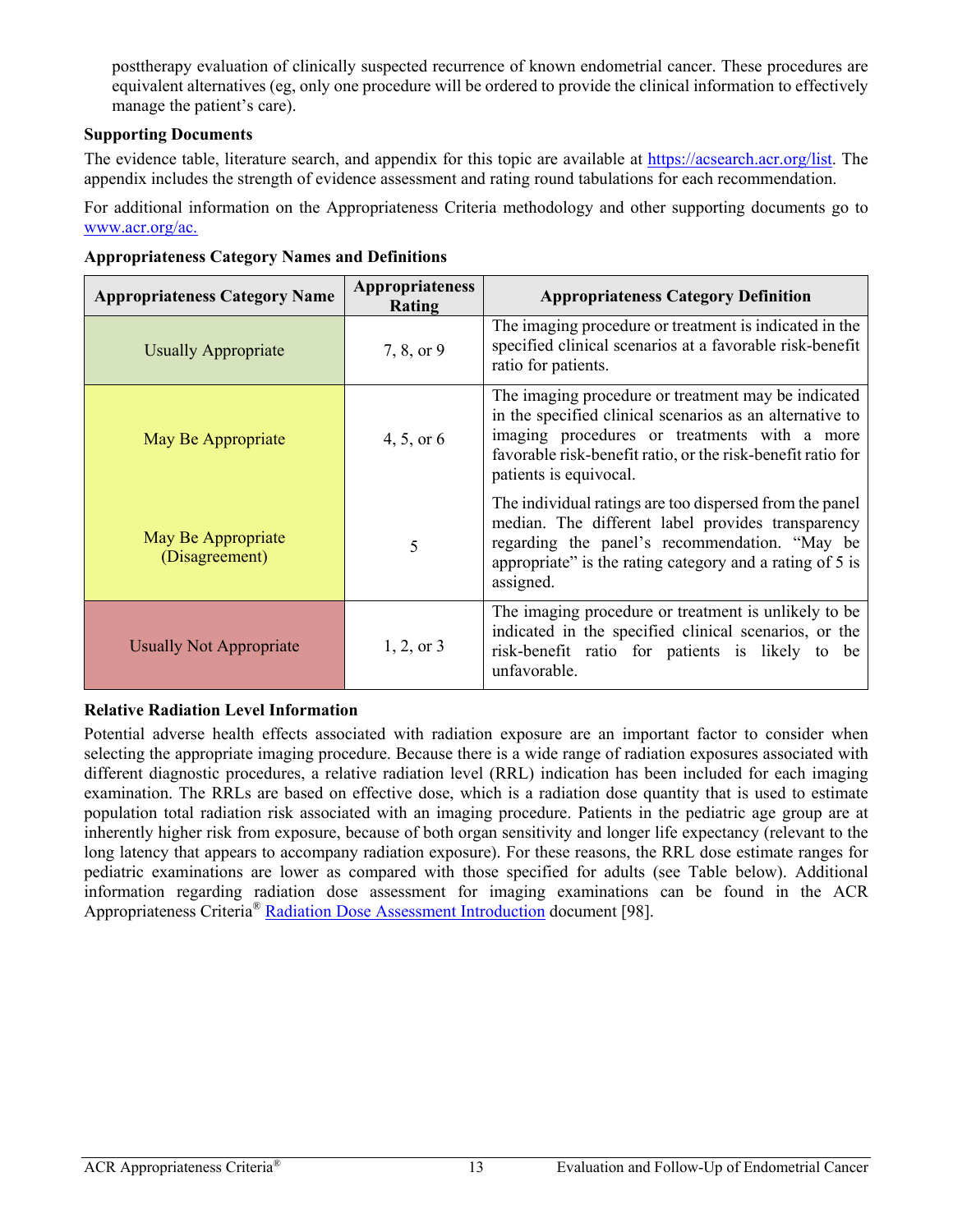| <b>Relative Radiation Level Designations</b> |                                               |                                                   |
|----------------------------------------------|-----------------------------------------------|---------------------------------------------------|
| <b>Relative Radiation Level*</b>             | <b>Adult Effective Dose Estimate</b><br>Range | <b>Pediatric Effective Dose Estimate</b><br>Range |
|                                              | $0$ mS <sub>v</sub>                           | $0$ mS <sub>v</sub>                               |
| ⊛                                            | $< 0.1$ mSv                                   | $< 0.03$ mSv                                      |
| $\odot\odot$                                 | $0.1-1$ mSv                                   | $0.03 - 0.3$ mSv                                  |
| $\odot \odot \odot$                          | $1-10$ mSv                                    | $0.3-3$ mSv                                       |
| 0000                                         | $10-30$ mSv                                   | $3-10$ mS <sub>v</sub>                            |
| 00000                                        | 30-100 mSv                                    | $10-30$ mSv                                       |

\*RRL assignments for some of the examinations cannot be made, because the actual patient doses in these procedures vary as a function of a number of factors (eg, region of the body exposed to ionizing radiation, the imaging guidance that is used). The RRLs for these examinations are designated as "Varies."

# **References**

- 1. Siegel RL, Miller KD, Jemal A. Cancer statistics, 2019. CA Cancer J Clin 2019;69:7-34.
- 2. Murali R, Soslow RA, Weigelt B. Classification of endometrial carcinoma: more than two types. Lancet Oncol 2014;15:e268-78.
- 3. Kurman RJ, International Agency for Research on Cancer., World Health Organization. *WHO classification of tumours of female reproductive organs.* 4th ed. Lyon: International Agency for Research on Cancer; 2014.
- 4. Shepherd JH. Revised FIGO staging for gynaecological cancer. Br J Obstet Gynaecol 1989;96:889-92.
- 5. Amant F, Mirza MR, Koskas M, Creutzberg CL. Cancer of the corpus uteri. Int J Gynaecol Obstet 2018;143 Suppl 2:37-50.
- 6. Pecorelli S. Revised FIGO staging for carcinoma of the vulva, cervix, and endometrium. Int J Gynaecol Obstet 2009;105:103-4.
- 7. Abu-Rustum NR, Zhou Q, Gomez JD, et al. A nomogram for predicting overall survival of women with endometrial cancer following primary therapy: toward improving individualized cancer care. Gynecol Oncol 2010;116:399-403.
- 8. Creutzberg CL, van Putten WL, Koper PC, et al. Surgery and postoperative radiotherapy versus surgery alone for patients with stage-1 endometrial carcinoma: multicentre randomised trial. PORTEC Study Group. Post Operative Radiation Therapy in Endometrial Carcinoma. Lancet 2000;355:1404-11.
- 9. Todo Y, Kato H, Kaneuchi M, Watari H, Takeda M, Sakuragi N. Survival effect of para-aortic lymphadenectomy in endometrial cancer (SEPAL study): a retrospective cohort analysis. Lancet 2010;375:1165-72.
- 10. Bendifallah S, Canlorbe G, Raimond E, et al. A clue towards improving the European Society of Medical Oncology risk group classification in apparent early stage endometrial cancer? Impact of lymphovascular space invasion. Br J Cancer 2014;110:2640-6.
- 11. Abu-Rustum NR. Sentinel lymph node mapping for endometrial cancer: a modern approach to surgical staging. J Natl Compr Canc Netw 2014;12:288-97.
- 12. Frati A, Ballester M, Dubernard G, et al. Contribution of Lymphoscintigraphy for Sentinel Lymph Node Biopsy in Women with Early Stage Endometrial Cancer: Results of the SENTI-ENDO Study. Ann Surg Oncol 2015;22:1980-6.
- 13. Holloway RW, Abu-Rustum NR, Backes FJ, et al. Sentinel lymph node mapping and staging in endometrial cancer: A Society of Gynecologic Oncology literature review with consensus recommendations. Gynecol Oncol 2017;146:405-15.
- 14. Khoury-Collado F, Murray MP, Hensley ML, et al. Sentinel lymph node mapping for endometrial cancer improves the detection of metastatic disease to regional lymph nodes. Gynecol Oncol 2011;122:251-4.
- 15. Rossi EC, Kowalski LD, Scalici J, et al. A comparison of sentinel lymph node biopsy to lymphadenectomy for endometrial cancer staging (FIRES trial): a multicentre, prospective, cohort study. Lancet Oncol 2017;18:384- 92.
- 16. Sohaib SA, Houghton SL, Meroni R, Rockall AG, Blake P, Reznek RH. Recurrent endometrial cancer: patterns of recurrent disease and assessment of prognosis. Clin Radiol 2007;62:28-34; discussion 35-6.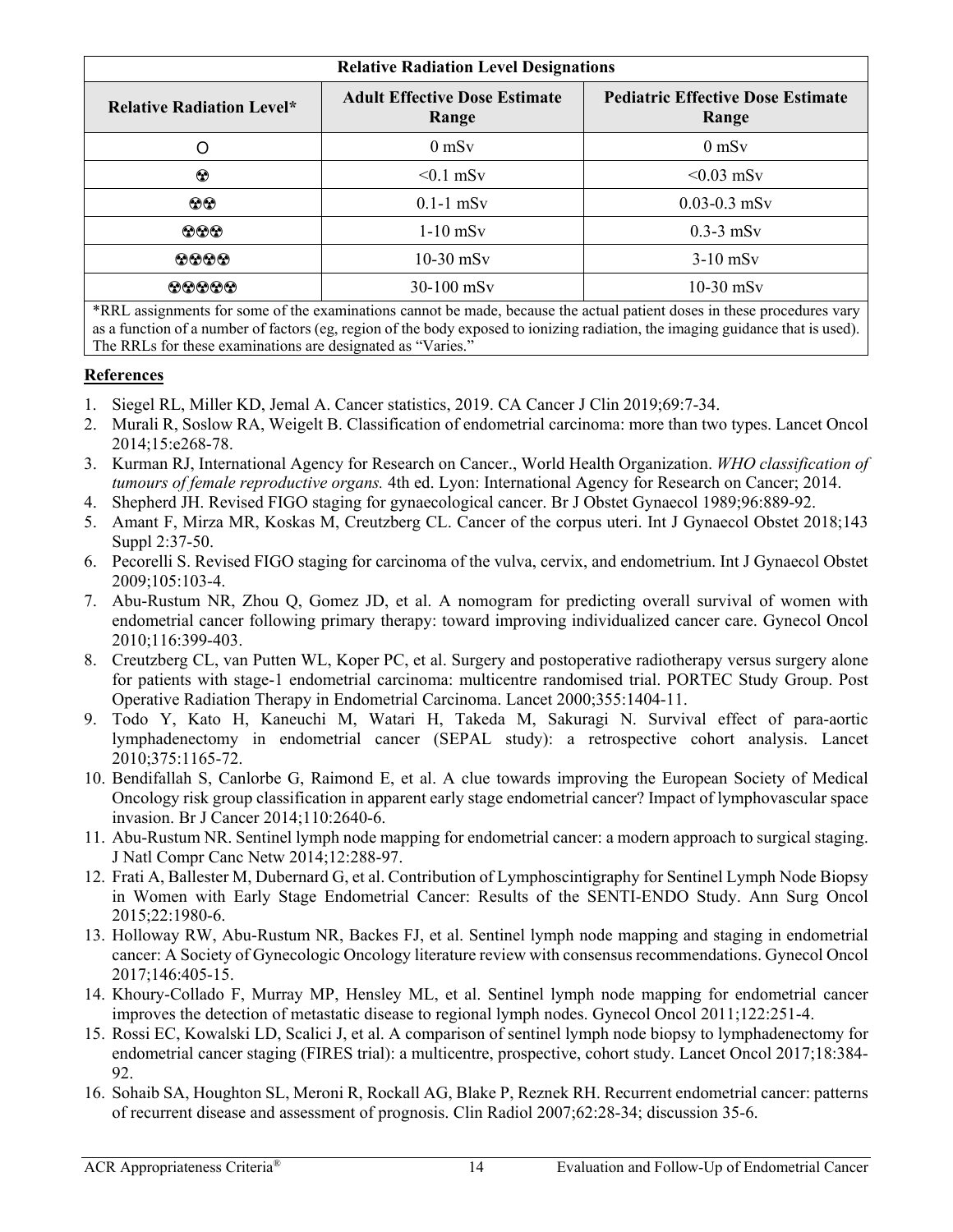- 17. Kurra V, Krajewski KM, Jagannathan J, Giardino A, Berlin S, Ramaiya N. Typical and atypical metastatic sites of recurrent endometrial carcinoma. Cancer Imaging 2013;13:113-22.
- 18. ACOG practice bulletin, clinical management guidelines for obstetrician-gynecologists, number 65, August 2005: management of endometrial cancer. Obstet Gynecol 2005;106:413-25.
- 19. Gadducci A, Cosio S, Fanucchi A, Cristofani R, Genazzani AR. An intensive follow-up does not change survival of patients with clinical stage I endometrial cancer. Anticancer Res 2000;20:1977-84.
- 20. Faubion SS, MacLaughlin KL, Long ME, Pruthi S, Casey PM. Surveillance and Care of the Gynecologic Cancer Survivor. J Womens Health (Larchmt) 2015;24:899-906.
- 21. Sartori E, Pasinetti B, Carrara L, Gambino A, Odicino F, Pecorelli S. Pattern of failure and value of follow-up procedures in endometrial and cervical cancer patients. Gynecol Oncol 2007;107:S241-7.
- 22. Testa AC, Di Legge A, Virgilio B, et al. Which imaging technique should we use in the follow up of gynaecological cancer? Best Pract Res Clin Obstet Gynaecol 2014;28:769-91.
- 23. NCCN Clinical Practice Guidelines in Oncology. Uterine Neoplasms. Version 1.2010. Available at: [https://www.nccn.org/professionals/physician\\_gls/pdf/uterine.pdf.](https://www.nccn.org/professionals/physician_gls/pdf/uterine.pdf) Accessed March 27, 2020.
- 24. Haldorsen IS, Salvesen HB. Staging of endometrial carcinomas with MRI using traditional and novel MRI techniques. Clin Radiol 2012;67:2-12.
- 25. Narayanan P, Iyngkaran T, Sohaib SA, Reznek RH, Rockall AG. Pearls and pitfalls of MR lymphography in gynecologic malignancy. Radiographics 2009;29:1057-69; discussion 69-71.
- 26. Valenzano M, Podesta M, Giannesi A, Corticelli A, Nicoletti L, Costantini S. [The role of transvaginal ultrasound and sonohysterography in the diagnosis and staging of endometrial adenocarcinoma]. Radiol Med 2001;101:365-70.
- 27. Dessole S, Rubattu G, Farina M, et al. Risks and usefulness of sonohysterography in patients with endometrial carcinoma. Am J Obstet Gynecol 2006;194:362-8.
- 28. Christensen JW, Dueholm M, Hansen ES, Marinovskij E, Lundorf E, Ortoft G. Assessment of myometrial invasion in endometrial cancer using three-dimensional ultrasound and magnetic resonance imaging. Acta Obstet Gynecol Scand 2016;95:55-64.
- 29. Guralp O, Kushner DM. Iatrogenic transtubal spill of endometrial cancer: risk or myth. Arch Gynecol Obstet 2011;284:1209-21.
- 30. Stewart CJ, Doherty DA, Havlat M, et al. Transtubal spread of endometrial carcinoma: correlation of intraluminal tumour cells with tumour grade, peritoneal fluid cytology, and extra-uterine metastasis. Pathology 2013;45:382-7.
- 31. Liu ZZ, Jiang YX, Dai Q, et al. Imaging of endometrial carcinoma using contrast-enhanced sonography. J Ultrasound Med 2011;30:1519-27.
- 32. Queiroz MA, Kubik-Huch RA, Hauser N, et al. PET/MRI and PET/CT in advanced gynaecological tumours: initial experience and comparison. Eur Radiol 2015;25:2222-30.
- 33. Nie J, Zhang J, Gao J, et al. Diagnostic role of 18F-FDG PET/MRI in patients with gynecological malignancies of the pelvis: A systematic review and meta-analysis. PLoS One 2017;12:e0175401.
- 34. Kirchner J, Sawicki LM, Suntharalingam S, et al. Whole-body staging of female patients with recurrent pelvic malignancies: Ultra-fast 18F-FDG PET/MRI compared to 18F-FDG PET/CT and CT. PLoS One 2017;12:e0172553.
- 35. Zheng M, Xie D, Pan C, Xu Y, Yu W. Diagnostic value of 18F-FDG PET/MRI in recurrent pelvis malignancies of female patients: a systematic review and meta-analysis. Nucl Med Commun 2018;39:479-85.
- 36. Sala E, Rockall AG, Freeman SJ, Mitchell DG, Reinhold C. The added role of MR imaging in treatment stratification of patients with gynecologic malignancies: what the radiologist needs to know. Radiology 2013;266:717-40.
- 37. Colombo N, Creutzberg C, Amant F, et al. ESMO-ESGO-ESTRO Consensus Conference on Endometrial Cancer: Diagnosis, Treatment and Follow-up. Int J Gynecol Cancer 2016;26:2-30.
- 38. Beddy P, Moyle P, Kataoka M, et al. Evaluation of depth of myometrial invasion and overall staging in endometrial cancer: comparison of diffusion-weighted and dynamic contrast-enhanced MR imaging. Radiology 2012;262:530-7.
- 39. Creasman WT, Morrow CP, Bundy BN, Homesley HD, Graham JE, Heller PB. Surgical pathologic spread patterns of endometrial cancer. A Gynecologic Oncology Group Study. Cancer 1987;60:2035-41.
- 40. Grossman J, Ricci ZJ, Rozenblit A, Freeman K, Mazzariol F, Stein MW. Efficacy of contrast-enhanced CT in assessing the endometrium. AJR Am J Roentgenol 2008;191:664-9.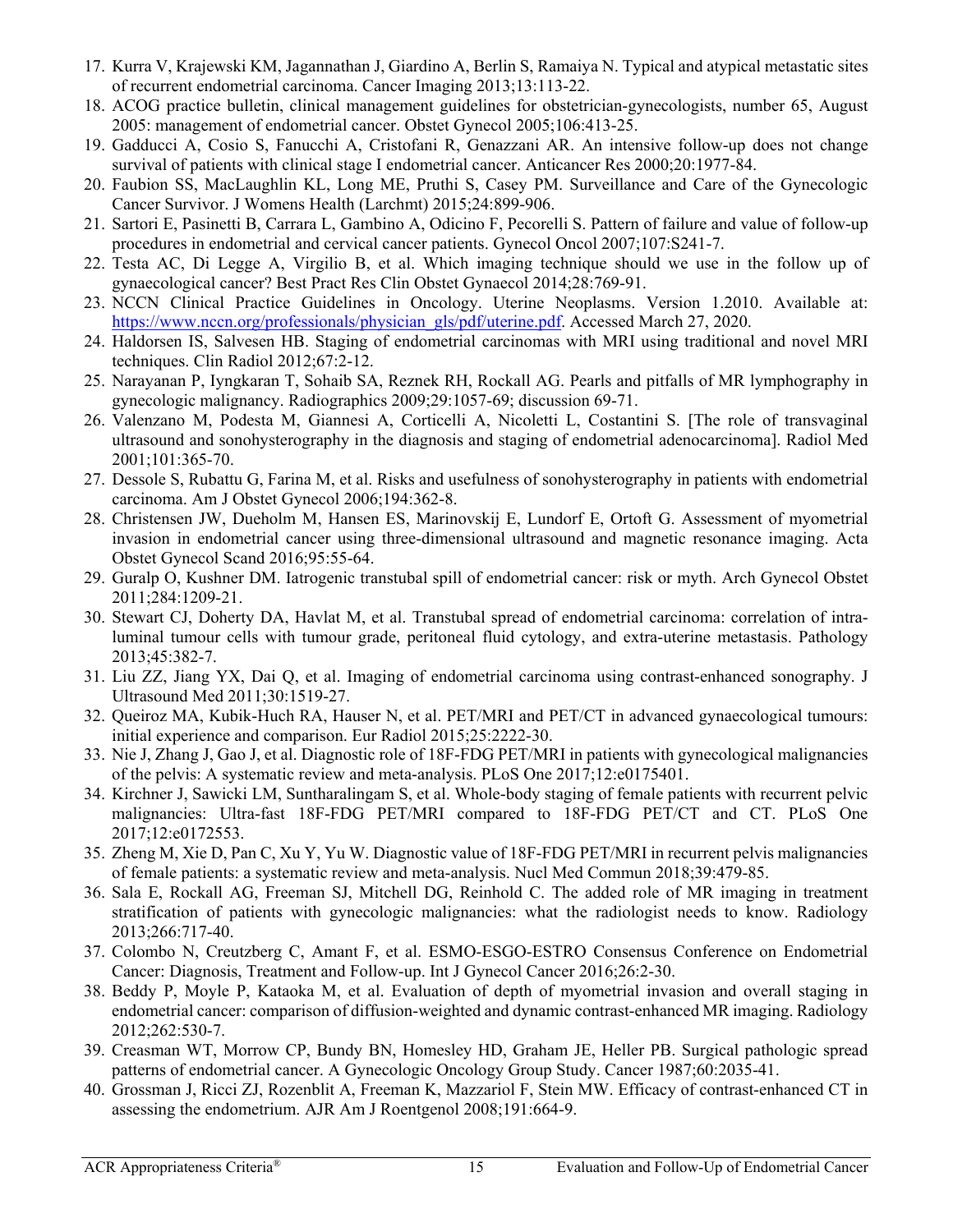- 41. Lakhman Y, Katz SS, Goldman DA, et al. Diagnostic Performance of Computed Tomography for Preoperative Staging of Patients with Non-endometrioid Carcinomas of the Uterine Corpus. Ann Surg Oncol 2016;23:1271- 8.
- 42. Kim SH, Kim HD, Song YS, Kang SB, Lee HP. Detection of deep myometrial invasion in endometrial carcinoma: comparison of transvaginal ultrasound, CT, and MRI. J Comput Assist Tomogr 1995;19:766-72.
- 43. Tsili AC, Tsampoulas C, Dalkalitsis N, Stefanou D, Paraskevaidis E, Efremidis SC. Local staging of endometrial carcinoma: role of multidetector CT. Eur Radiol 2008;18:1043-8.
- 44. Rizzo S, Femia M, Radice D, et al. Evaluation of deep myometrial invasion in endometrial cancer patients: is dual-energy CT an option? Radiol Med 2018;123:13-19.
- 45. Ahmed M, Al-Khafaji JF, Class CA, et al. Can MRI help assess aggressiveness of endometrial cancer? Clin Radiol 2018;73:833 e11-33 e18.
- 46. Guo Y, Wang P, Wang P, et al. Myometrial invasion and overall staging of endometrial carcinoma: assessment using fusion of T2-weighted magnetic resonance imaging and diffusion-weighted magnetic resonance imaging. Onco Targets Ther 2017;10:5937-43.
- 47. Nougaret S, Horta M, Sala E, et al. Endometrial Cancer MRI staging: Updated Guidelines of the European Society of Urogenital Radiology. Eur Radiol 2019;29:792-805.
- 48. Soneji ND, Bharwani N, Ferri A, Stewart V, Rockall A. Pre-operative MRI staging of endometrial cancer in a multicentre cancer network: can we match single centre study results? Eur Radiol 2018;28:4725-34.
- 49. Ueno Y, Forghani B, Forghani R, et al. Endometrial Carcinoma: MR Imaging-based Texture Model for Preoperative Risk Stratification-A Preliminary Analysis. Radiology 2017;284:748-57.
- 50. Kinkel K, Kaji Y, Yu KK, et al. Radiologic staging in patients with endometrial cancer: a meta-analysis. Radiology 1999;212:711-8.
- 51. Savelli L, Ceccarini M, Ludovisi M, et al. Preoperative local staging of endometrial cancer: transvaginal sonography vs. magnetic resonance imaging. Ultrasound Obstet Gynecol 2008;31:560-6.
- 52. Sala E, Crawford R, Senior E, et al. Added value of dynamic contrast-enhanced magnetic resonance imaging in predicting advanced stage disease in patients with endometrial carcinoma. Int J Gynecol Cancer 2009;19:141- 6.
- 53. Manfredi R, Mirk P, Maresca G, et al. Local-regional staging of endometrial carcinoma: role of MR imaging in surgical planning. Radiology 2004;231:372-8.
- 54. Deng L, Wang QP, Yan R, et al. The utility of measuring the apparent diffusion coefficient for peritumoral zone in assessing infiltration depth of endometrial cancer. Cancer Imaging 2018;18:23.
- 55. Das SK, Niu XK, Wang JL, et al. Usefulness of DWI in preoperative assessment of deep myometrial invasion in patients with endometrial carcinoma: a systematic review and meta-analysis. Cancer Imaging 2014;14:32.
- 56. Rechichi G, Galimberti S, Signorelli M, Perego P, Valsecchi MG, Sironi S. Myometrial invasion in endometrial cancer: diagnostic performance of diffusion-weighted MR imaging at 1.5-T. Eur Radiol 2010;20:754-62.
- 57. Takeuchi M, Matsuzaki K, Nishitani H. Diffusion-weighted magnetic resonance imaging of endometrial cancer: differentiation from benign endometrial lesions and preoperative assessment of myometrial invasion. Acta Radiol 2009;50:947-53.
- 58. Ghosh A, Singh T, Singla V, Bagga R, Srinivasan R, Khandelwal N. Read-out segmented echo planar diffusion imaging of the female pelvis-utility in endometrial carcinoma-a preliminary experience. Br J Radiol 2018;91:20180018.
- 59. Kawaguchi M, Kato H, Hatano Y, et al. Inchworm sign of endometrial cancer on diffusion-weighted MRI: radiology-pathology correlation. Clin Radiol 2018;73:907 e9-07 e14.
- 60. Liu J, Yuan F, Wang S, et al. The ability of ADC measurements in the assessment of patients with stage I endometrial carcinoma based on three risk categories. Acta Radiol 2019;60:120-28.
- 61. Nougaret S, Reinhold C, Alsharif SS, et al. Endometrial Cancer: Combined MR Volumetry and Diffusionweighted Imaging for Assessment of Myometrial and Lymphovascular Invasion and Tumor Grade. Radiology 2015;276:797-808.
- 62. Nagar H, Dobbs S, McClelland HR, Price J, McCluggage WG, Grey A. The diagnostic accuracy of magnetic resonance imaging in detecting cervical involvement in endometrial cancer. Gynecol Oncol 2006;103:431-4.
- 63. Haldorsen IS, Berg A, Werner HM, et al. Magnetic resonance imaging performs better than endocervical curettage for preoperative prediction of cervical stromal invasion in endometrial carcinomas. Gynecol Oncol 2012;126:413-8.
- 64. Lin G, Huang YT, Chao A, et al. Endometrial cancer with cervical stromal invasion: diagnostic accuracy of diffusion-weighted and dynamic contrast enhanced MR imaging at 3T. Eur Radiol 2017;27:1867-76.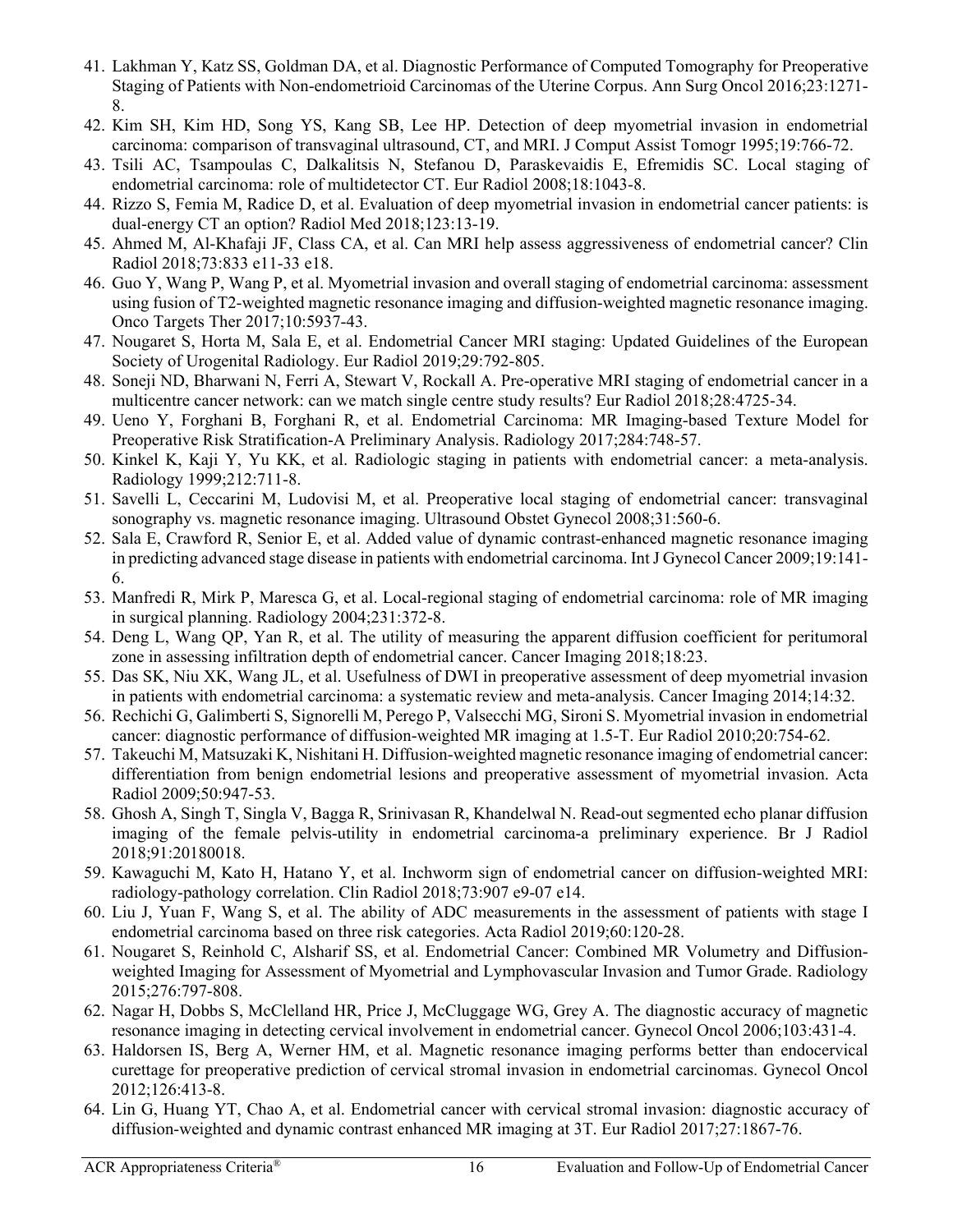- 65. Xu G, Wang D, Ling X, et al. Diagnostic Value of Assessment of Cervical Involvement in Early-Stage Endometrial Adenocarcinoma: Comparison of Magnetic Resonance Imaging (MRI) Versus Hysteroscopy. Med Sci Monit 2018;24:7952-57.
- 66. Foti PV, Farina R, Coronella M, et al. Endometrial carcinoma: MR staging and causes of error. Radiol Med 2013;118:487-503.
- 67. Hori M, Kim T, Murakami T, et al. MR imaging of endometrial carcinoma for preoperative staging at 3.0 T: comparison with imaging at 1.5 T. J Magn Reson Imaging 2009;30:621-30.
- 68. Torricelli P, Ferraresi S, Fiocchi F, et al. 3-T MRI in the preoperative evaluation of depth of myometrial infiltration in endometrial cancer. AJR Am J Roentgenol 2008;190:489-95.
- 69. Alcazar JL, Pineda L, Martinez-Astorquiza Corral T, et al. Transvaginal/transrectal ultrasound for assessing myometrial invasion in endometrial cancer: a comparison of six different approaches. J Gynecol Oncol 2015;26:201-7.
- 70. Chan JK, Kapp DS, Cheung MK, et al. Prognostic factors and risk of extrauterine metastases in 3867 women with grade 1 endometrioid corpus cancer. Am J Obstet Gynecol 2008;198:216 e1-5.
- 71. Connor JP, Andrews JI, Anderson B, Buller RE. Computed tomography in endometrial carcinoma. Obstet Gynecol 2000;95:692-6.
- 72. Kitajima K, Suzuki K, Senda M, et al. Preoperative nodal staging of uterine cancer: is contrast-enhanced PET/CT more accurate than non-enhanced PET/CT or enhanced CT alone? Ann Nucl Med 2011;25:511-9.
- 73. Bollineni VR, Ytre-Hauge S, Bollineni-Balabay O, Salvesen HB, Haldorsen IS. High Diagnostic Value of 18F-FDG PET/CT in Endometrial Cancer: Systematic Review and Meta-Analysis of the Literature. J Nucl Med 2016;57:879-85.
- 74. Tanaka T, Terai Y, Yamamoto K, Yamada T, Ohmichi M. The diagnostic accuracy of fluorodeoxyglucosepositron emission tomography/computed tomography and sentinel node biopsy in the prediction of pelvic lymph node metastasis in patients with endometrial cancer: A retrospective observational study. Medicine (Baltimore) 2018;97:e12522.
- 75. Galakhoff C, Masselot J, Dam N, Pejovic MH, Prade P, Duvillard P. Lymphography in the initial evaluation of endometrial carcinoma. Gynecol Oncol 1988;31:276-84.
- 76. Rockall AG, Meroni R, Sohaib SA, et al. Evaluation of endometrial carcinoma on magnetic resonance imaging. Int J Gynecol Cancer 2007;17:188-96.
- 77. Kim HJ, Cho A, Yun M, Kim YT, Kang WJ. Comparison of FDG PET/CT and MRI in lymph node staging of endometrial cancer. Ann Nucl Med 2016;30:104-13.
- 78. Lin G, Ho KC, Wang JJ, et al. Detection of lymph node metastasis in cervical and uterine cancers by diffusionweighted magnetic resonance imaging at 3T. J Magn Reson Imaging 2008;28:128-35.
- 79. Rechichi G, Galimberti S, Oriani M, Perego P, Valsecchi MG, Sironi S. ADC maps in the prediction of pelvic lymph nodal metastatic regions in endometrial cancer. Eur Radiol 2013;23:65-74.
- 80. Salani R, Khanna N, Frimer M, Bristow RE, Chen LM. An update on post-treatment surveillance and diagnosis of recurrence in women with gynecologic malignancies: Society of Gynecologic Oncology (SGO) recommendations. Gynecol Oncol 2017;146:3-10.
- 81. Fischerova D. Ultrasound scanning of the pelvis and abdomen for staging of gynecological tumors: a review. Ultrasound Obstet Gynecol 2011;38:246-66.
- 82. Kitchener H, Swart AM, Qian Q, Amos C, Parmar MK. Efficacy of systematic pelvic lymphadenectomy in endometrial cancer (MRC ASTEC trial): a randomised study. Lancet 2009;373:125-36.
- 83. Numazaki R, Miyagi E, Konnai K, et al. Analysis of stage IVB endometrial carcinoma patients with distant metastasis: a review of prognoses in 55 patients. Int J Clin Oncol 2009;14:344-50.
- 84. Kitajima K, Kita M, Suzuki K, Senda M, Nakamoto Y, Sugimura K. Prognostic significance of SUVmax (maximum standardized uptake value) measured by [(1)(8)F]FDG PET/CT in endometrial cancer. Eur J Nucl Med Mol Imaging 2012;39:840-5.
- 85. Raoufi J, Iscan SC, Hanedan C, et al. Incidence of suspicious axillary lymph node involvement in fluorine-18 fluoro-D-glucose positron emission tomography/computed tomography in gynecologic cancers. Turk J Obstet Gynecol 2018;15:99-104.
- 86. Gee MS, Atri M, Bandos AI, Mannel RS, Gold MA, Lee SI. Identification of Distant Metastatic Disease in Uterine Cervical and Endometrial Cancers with FDG PET/CT: Analysis from the ACRIN 6671/GOG 0233 Multicenter Trial. Radiology 2018;287:176-84.
- 87. Fung-Kee-Fung M, Dodge J, Elit L, et al. Follow-up after primary therapy for endometrial cancer: a systematic review. Gynecol Oncol 2006;101:520-9.